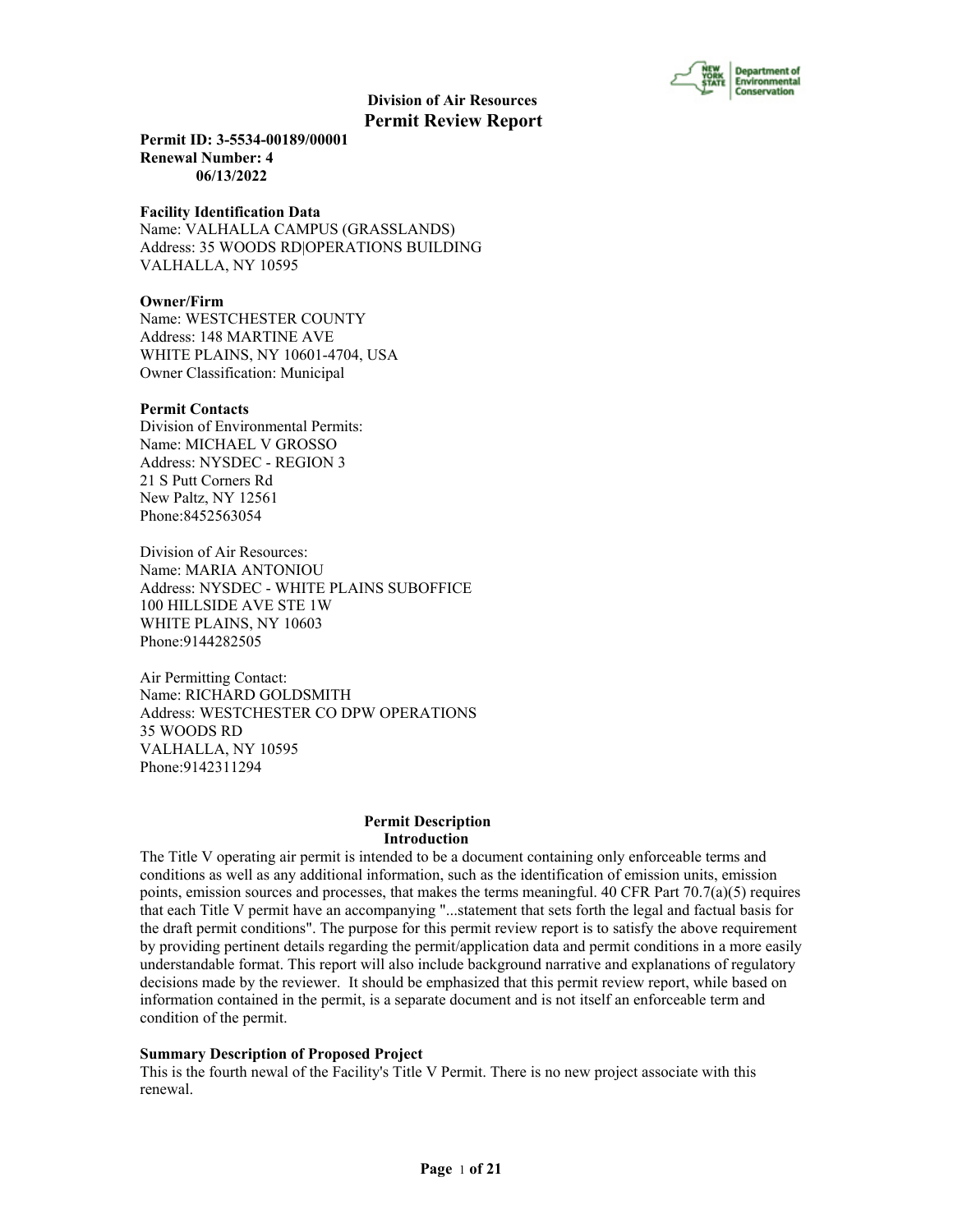

**Permit ID: 3-5534-00189/00001 Renewal Number: 4 06/13/2022**

#### **Attainment Status**

VALHALLA CAMPUS (GRASSLANDS) is located in the town of MOUNT PLEASANT in the county of WESTCHESTER.

The attainment status for this location is provided below. (Areas classified as attainment are those that meet all ambient air quality standards for a designated criteria air pollutant.)

**Criteria Pollutant Attainment Status**

| ----                                                                                                    |                        |
|---------------------------------------------------------------------------------------------------------|------------------------|
| $\mathbf{D}$ $\mathbf{A}$ $\mathbf{A}$ $\mathbf{A}$ $\mathbf{A}$ $\mathbf{A}$ $\mathbf{A}$ $\mathbf{A}$ | A THE A TAIN AT A LITE |

| Particulate Matter (PM)                            | <b>ATTAINMENT</b>            |
|----------------------------------------------------|------------------------------|
| Particulate Matter $\leq 10\mu$ in diameter (PM10) | <b>ATTAINMENT</b>            |
| Sulfur Dioxide (SO2)                               | <b>ATTAINMENT</b>            |
| $Ozone*$                                           | <b>SEVERE NON-ATTAINMENT</b> |
| Oxides of Nitrogen $(NOx)**$                       | <b>ATTAINMENT</b>            |
| Carbon Monoxide (CO)                               | <b>ATTAINMENT</b>            |
|                                                    |                              |

----

\* Ozone is regulated in terms of the emissions of volatile organic compounds (VOC) and/or oxides of nitrogen (NOx) which are ozone precursors.

\*\* NOx has a separate ambient air quality standard in addition to being an ozone precursor.

#### **Facility Description:**

The Department of Public Works operates and maintains approximately 25 buildings/facilities at the Grasslands Reservation which includes the following county departments: Department of social services, the department of corrections, the department of laboratories and research, the department of fire services, and the department of transportation. These facilities are supported by a central heating plant consisting of four boilers operated on dual fuel (natural gas and No.2 oil) and 2 emergency generators (a Kohler rated at 100KW and and ONAN rated at 400 KW) operated on diesel. The boilers are rated at approximately 80 million BTU per hour each. The Facility is restricted to burn 6,118,357 gallons of oil per year, which shall comply with the sulfur content requirements of up to 0.0015 percent by weight sulfur.

The total oil burned will be determined by the summation of the quantity used each month on a 12-month rolling basis. Fuel quantities are to be quantified via fuel flow meters for the Central Plant Boilers. Additionally, each emergency generator is limited to operate no more than 500 hr/year.

The Facility has a cap on the amount of Nitrogen Oxides it is allowed to emit per year. This cap shall include the Nitrogen oxides emitted by any exmpt sources such as the emergency generators.

#### **Permit Structure and Description of Operations**

The Title V permit for VALHALLA CAMPUS (GRASSLANDS)

 is structured in terms of the following hierarchy: facility, emission unit, emission point, emission source and process. A facility is defined as all emission sources located at one or more adjacent or contiguous properties owned or operated by the same person or persons under common control. The facility is subdivided into one or more emission units (EU). Emission units are defined as any part or activity of a stationary facility that emits or has the potential to emit any federal or state regulated air pollutant. An emission unit is represented as a grouping of processes (defined as any activity involving one or more emission sources (ES) that emits or has the potential to emit any federal or state regulated air pollutant).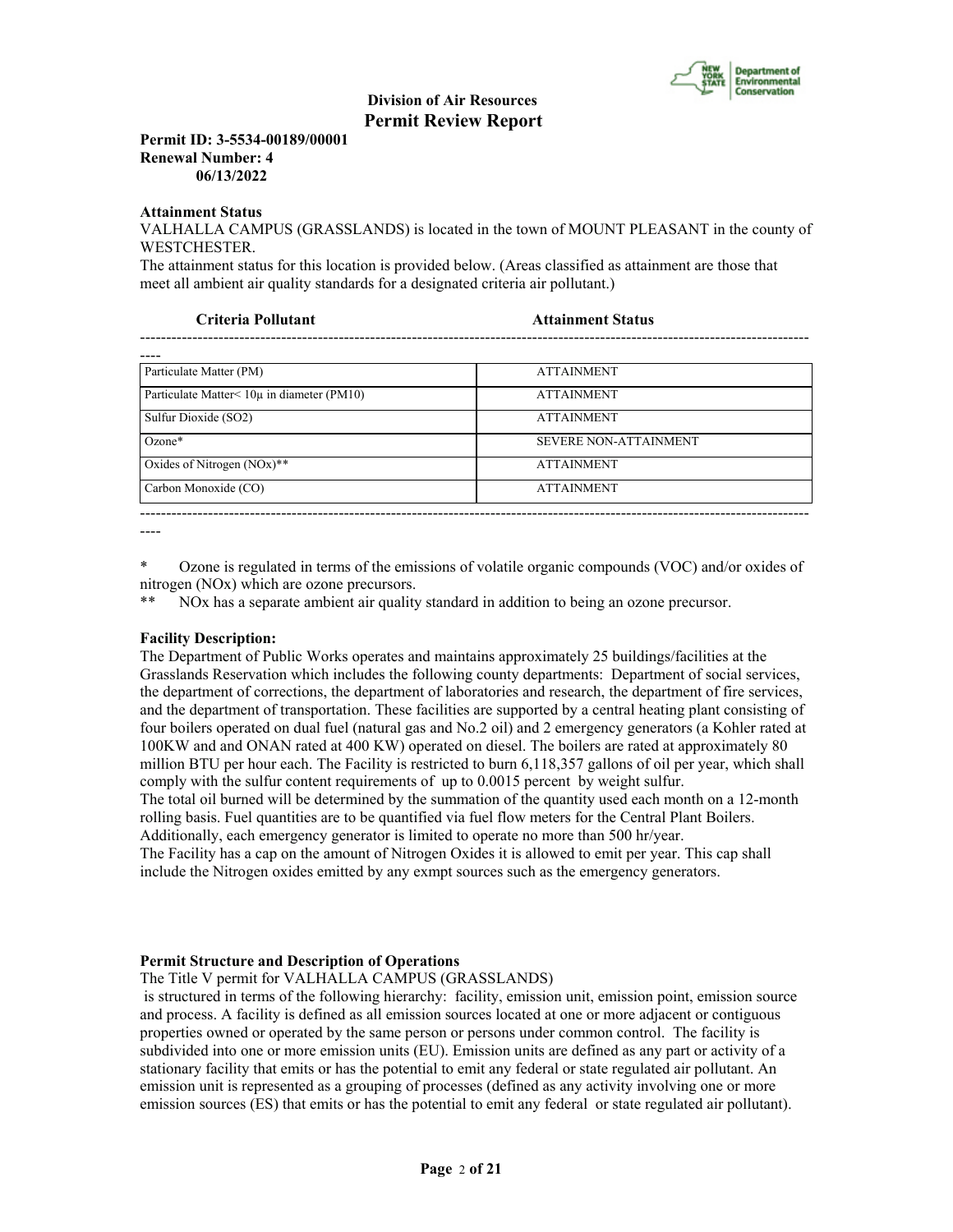

# **Permit ID: 3-5534-00189/00001 Renewal Number: 4 06/13/2022**

An emission source is defined as any apparatus, contrivance or machine capable of causing emissions of any air contaminant to the outdoor atmosphere, including any appurtenant exhaust system or air cleaning device. [NOTE: Indirect sources of air contamination as defined in 6 NYCRR Part 203 (i.e. parking lots) are excluded from this definition]. The applicant is required to identify the principal piece of equipment (i.e., emission source) that directly results in or controls the emission of federal or state regulated air pollutants from an activity (i.e., process). Emission sources are categorized by the following types: combustion - devices which burn fuel to generate heat, steam or power incinerator - devices which burn waste material for disposal

control - emission control devices

process - any device or contrivance which may emit air contaminants that is not included in the above categories.

VALHALLA CAMPUS (GRASSLANDS) is defined by the following emission unit(s):

Emission unit 000124 -

Emission unit 000124 is associated with the following emission points (EP): 00124

Process: BMF is located at GROUND FLOOR, Building BMF - This process describes spraying/coating operation where minor touch up of the buses take place.

Emission unit 000101 - The central heating plant consists of four identical Babcock & Wilcox FM10-79 Boilers (Boilers 1-4) which are used to provide thermal energy to various facilities. These boilers each have a maximum heat input rate of 80.7 mmbtu/hr firing natural gas and 78.0 mmbtu/hr firing No. 2 oil. The boilers combustion gases are exhaused through a common stack. There are actually two boiler stacks in use but only one stack is used at any given time.

Emission unit 000101 is associated with the following emission points (EP): 00101

Process: CH1 is located at GROUND FLOOR, Building CHP - This process describes the operation of the boilers while firing natural gas.

Process: CH2 is located at GROUND FLOOR, Building CHP - This process describes the operation of the boilers while firing No.2 oil.

#### **Title V/Major Source Status**

VALHALLA CAMPUS (GRASSLANDS) is subject to Title V requirements. This determination is based on the following information:

The Facility is classified as a major emitter of Nitrogen Oxides.

## **Program Applicability**

The following chart summarizes the applicability of VALHALLA CAMPUS (GRASSLANDS) with regards to the principal air pollution regulatory programs:

| <b>Regulatory Program</b> | <b>Applicability</b> |
|---------------------------|----------------------|
| -------                   |                      |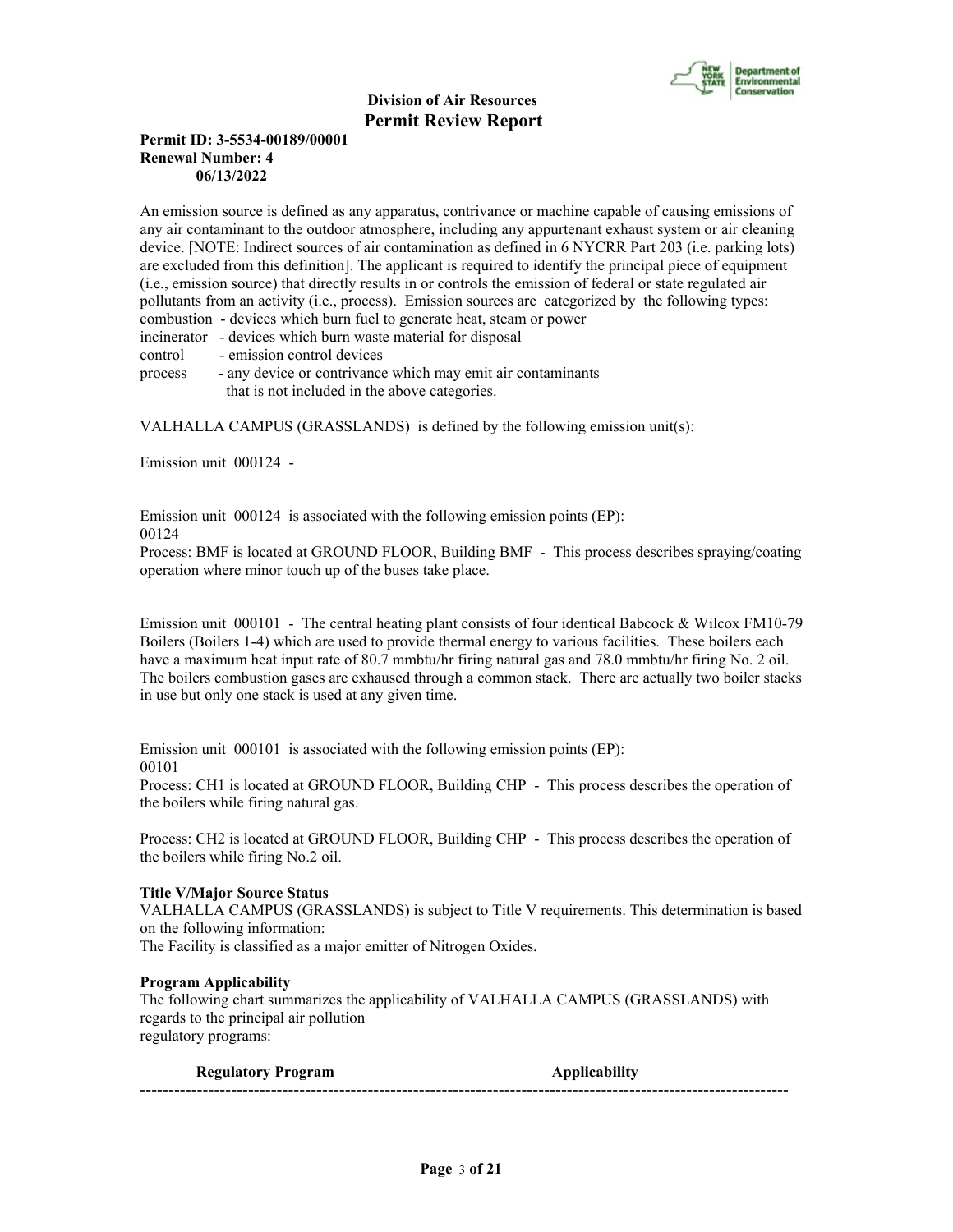

# **Permit ID: 3-5534-00189/00001 Renewal Number: 4 06/13/2022**

| <b>PSD</b>                     | NO.        |
|--------------------------------|------------|
| NSR (non-attainment)           | NO.        |
| NESHAP (40 CFR Part 61)        | NO.        |
| NESHAP (MACT - 40 CFR Part 63) | <b>YES</b> |
| <b>NSPS</b>                    | <b>YES</b> |
| <b>TITLE IV</b>                | NO.        |
| <b>TITLE V</b>                 | <b>YES</b> |
| <b>TITLE VI</b>                | NO.        |
| <b>RACT</b>                    | <b>YES</b> |
| <b>SIP</b>                     | <b>YES</b> |

# NOTES:

PSD Prevention of Significant Deterioration (40 CFR 52, 6 NYCRR 231-7, 231-8) requirements which pertain to major stationary sources located in areas which are in attainment of National Ambient Air Quality Standards (NAAQS) for specified pollutants.

NSR New Source Review (6 NYCRR 231-5, 231-6) - requirements which pertain to major stationary sources located in areas which are in non-attainment of National Ambient Air Quality Standards (NAAQS) for specified pollutants.

NESHAP National Emission Standards for Hazardous Air Pollutants (40 CFR 61, 6 NYCRR 200.10) contaminant and source specific emission standards established prior to the Clean Air Act Amendments of 1990 (CAAA) which were developed for 9 air contaminants (inorganic arsenic, radon, benzene, vinyl chloride, asbestos, mercury, beryllium, radionuclides, and volatile HAP's).

MACT Maximum Achievable Control Technology (40 CFR 63, 6 NYCRR 200.10) - contaminant and source specific emission standards established by the 1990 CAAA. Under Section 112 of the CAAA, the US EPA is required to develop and promulgate emissions standards for new and existing sources. The standards are to be based on the best demonstrated control technology and practices in the regulated industry, otherwise known as MACT. The corresponding regulations apply to specific source types and contaminants.

NSPS New Source Performance Standards (40 CFR 60, 6 NYCRR 200.10) - standards of performance for specific stationary source categories developed by the US EPA under Section 111 of the CAAA. The standards apply only to those stationary sources which have been constructed or modified after the regulations have been proposed by publication in the Federal Register and only to the specific contaminant(s) listed in the regulation.

Title IV Acid Rain Control Program (40 CFR 72 thru 78, 6 NYCRR 201-6) - regulations which mandate the implementation of the acid rain control program for large stationary combustion facilities.

Title VI Stratospheric Ozone Protection (40 CFR 82, Subpart A thru G, 6 NYCRR 200.10) federal requirements that apply to sources which use a minimum quantity of CFC's (chlorofluorocarbons), HCFC's (hydrofluorocarbons) or other ozone depleting substances or regulated substitute substances in equipment such as air conditioners, refrigeration equipment or motor vehicle air conditioners or appliances.

RACT Reasonably Available Control Technology (6 NYCRR Parts 212-3, 220-1.6, 220-1.7,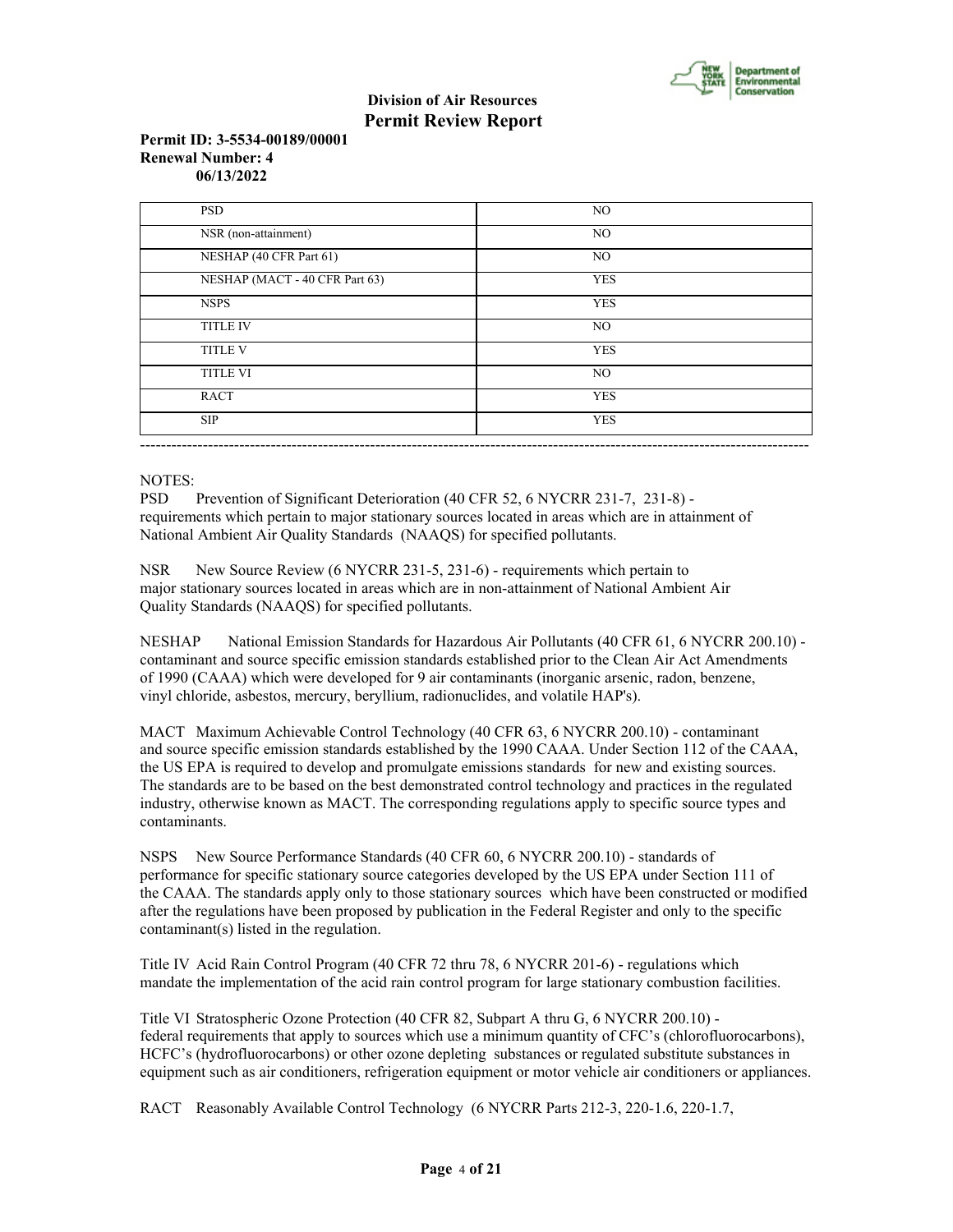

# **Permit ID: 3-5534-00189/00001 Renewal Number: 4 06/13/2022**

220-2.3, 220-2.4, 226, 227-2, 228, 229, 230, 233, 234, 235, 236) - the lowest emission limit that a specific source is capable of meeting by application of control technology that is reasonably available, considering technological and economic feasibility. RACT is a control strategy used to limit emissions of VOC's and NOx for the purpose of attaining the air quality standard for ozone. The term as it is used in the above table refers to those state air pollution control regulations which specifically regulate VOC and NOx emissions.

SIP State Implementation Plan (40 CFR 52, Subpart HH, 6 NYCRR 200.10) - as per the CAAA, all states are empowered and required to devise the specific combination of controls that, when implemented, will bring about attainment of ambient air quality standards established by the federal government and the individual state. This specific combination of measures is referred to as the SIP. The term here refers to those state regulations that are approved to be included in the SIP and thus are considered federally enforceable.

#### **Compliance Status**

Facility is in compliance with all requirements.

#### **SIC Codes**

SIC or Standard Industrial Classification code is an industrial code developed by the federal Office of Management and Budget for use, among other things, in the classification of establishments by the type of activity in which they are engaged. Each operating establishment is assigned an industry code on the basis of its primary activity, which is determined by its principal product or group of products produced or distributed, or services rendered. Larger facilities typically have more than one SIC code.

#### **SIC Code** Description

| 4173 | BUS TERMINAL AND SERVICE FACILITIES  |
|------|--------------------------------------|
| 9199 | GENERAL GOVERNMENT, NEC              |
| 9223 | CORRECTIONAL INSTITUTIONS            |
| 9431 | PUBLIC HEALTH PROGRAM ADMINISTRATION |

#### **SCC Codes**

SCC or Source Classification Code is a code developed and used'' by the USEPA to categorize processes which result in air emissions for the purpose of assessing emission factor information.Each SCC represents a unique process or function within a source category logically associated with a point of air pollution emissions. Any operation that causes air pollution can be represented by one or more SCC's.

| <b>SCC Code</b>        | <b>Description</b>                        |
|------------------------|-------------------------------------------|
| $1 - 0.3 - 0.05 - 0.1$ | EXTERNAL COMBUSTION BOILERS -             |
|                        | COMMERCIAL/INDUSTRIAL                     |
|                        | COMMERCIAL/INSTITUTIONAL BOILER -         |
|                        | DISTILLATE OIL                            |
|                        | Grades 1 and 2 Oil                        |
| $1 - 0.3 - 0.06 - 0.2$ | EXTERNAL COMBUSTION BOILERS -             |
|                        | COMMERCIAL/INDUSTRIAL                     |
|                        | COMMERCIAL/INSTITUTIONAL BOILER - NATURAL |
|                        | GAS                                       |
|                        | 10-100 MMBtu/Hr                           |
| $4 - 02 - 001 - 10$    | SURFACE COATING OPERATIONS                |
|                        | SURFACE COATING APPLICATION - GENERAL     |
|                        | Paint: Solvent-Base                       |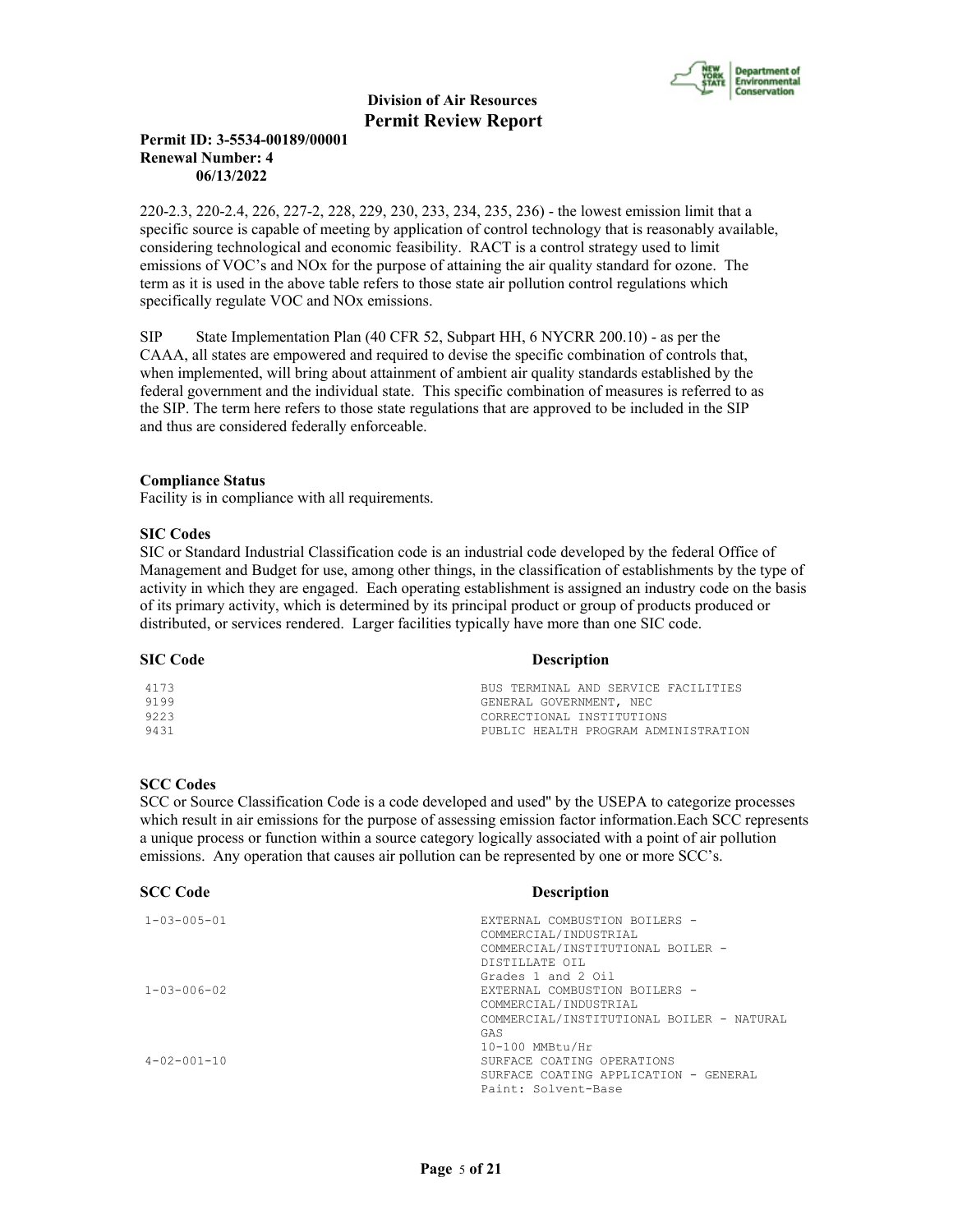

**Permit ID: 3-5534-00189/00001 Renewal Number: 4 06/13/2022**

#### **Facility Emissions Summary**

In the following table, the CAS No. or Chemical Abstract Service code is an identifier assigned to every chemical compound. [NOTE: Certain CAS No.'s contain a 'NY' designation within them. These are not true CAS No.'s but rather an identification which has been developed by the department to identify groups of contaminants which ordinary CAS No.'s do not do. As an example, volatile organic compounds or VOC's are identified collectively by the NY CAS No. 0NY998-00-0.] The PTE refers to the Potential to Emit. This is defined as the maximum capacity of a facility or air contaminant source to emit any air contaminant under its physical and operational design. Any physical or operational limitation on the capacity of the facility or air contamination source to emit any air contaminant , including air pollution control equipment and/or restrictions on the hours of operation, or on the type or amount or material combusted, stored, or processed, shall be treated as part of the design only if the limitation is contained in federally enforceable permit conditions. The PTE for each contaminant that is displayed represents the facility-wide PTE in tons per year (tpy) or pounds per year (lbs/yr). In some instances the PTE represents a federally enforceable emissions cap or limitation for that contaminant. The term 'HAP' refers to any of the hazardous air pollutants listed in section 112(b) of the Clean Air Act Amendments of 1990. Total emissions of all hazardous air pollutants are listed under the special NY CAS No. 0NY100-00-0. In addition, each individual hazardous air pollutant is also listed under its own specific CAS No. and is identified in the list below by the (HAP) designation.

| Cas No.           | Contaminant                                    | <b>PTE</b> lbs/yr | <b>PTE</b> tons/yr | <b>Actual lbs/yr</b> | <b>Actual tons/yr</b> |
|-------------------|------------------------------------------------|-------------------|--------------------|----------------------|-----------------------|
| 000079-34-5       | 1, 1, 2, 2                                     | 0.039             |                    | 0.035                |                       |
|                   | <b>TETRACHLOROE</b>                            |                   |                    |                      |                       |
|                   | <b>THANE</b>                                   |                   |                    |                      |                       |
| 000076-13-1       | $1, 1, 2-$                                     | 41.8              |                    | 38                   |                       |
|                   | TRICHLORO-                                     |                   |                    |                      |                       |
|                   | 1,2,2-TRIFLUORO                                |                   |                    |                      |                       |
|                   | <b>ETHANE</b>                                  |                   |                    |                      |                       |
| 000060-29-7       | 1,1'-OXYBIS-                                   | 90.2              |                    | 82                   |                       |
|                   | <b>ETHANE</b>                                  |                   |                    |                      |                       |
| 000120-82-1       | $1,2,4-$                                       | 0.0003            |                    | 0.0003               |                       |
|                   | <b>TRICHLOROBEN</b>                            |                   |                    |                      |                       |
|                   | <b>ZENE</b>                                    |                   |                    |                      |                       |
| 000084-74-2       | $1,2-$                                         | 0.003             |                    | 0.003                |                       |
|                   | <b>BENZENEDICAR</b>                            |                   |                    |                      |                       |
|                   | <b>BOXYLIC ACID,</b>                           |                   |                    |                      |                       |
|                   | <b>DIBUTYL ESTER</b>                           |                   |                    |                      |                       |
| 000107-06-2       | $1,2-$                                         | 0.031             |                    | 0.028                |                       |
|                   | <b>DICHLOROETHA</b>                            |                   |                    |                      |                       |
|                   | <b>NE</b>                                      |                   |                    |                      |                       |
| 000108-38-3       | 1,3 DIMETHYL                                   | 0.0024            |                    | 0.0021               |                       |
|                   | <b>BENZENE</b>                                 |                   |                    |                      |                       |
| 000123-31-9       | $1,4-$                                         | 0.012             |                    | 0.011                |                       |
|                   | <b>BENZENEDIOL</b>                             |                   |                    |                      |                       |
| 000542-75-6       | 1-PROPENE, 1,3-                                | 0.0003            |                    | 0.0003               |                       |
|                   | DICHLORO-                                      |                   |                    |                      |                       |
| 000108-10-1       | 2-PENTANONE, 4- 0.0003<br><b>METHYL</b>        |                   |                    | 0.0003               |                       |
| 000075-07-0       | <b>ACETALDEHYDE</b>                            | 3.2               |                    | 0.3                  |                       |
| 000064-19-7       | <b>ACETIC ACID</b>                             | 0.002             |                    | 0.002                |                       |
| $000079 - 11 - 8$ | <b>ACETIC ACID,</b>                            | $7.0E-6$          |                    | $6.0E-6$             |                       |
|                   | <b>CHLORO</b>                                  |                   |                    |                      |                       |
| 000076-03-9       | ACETIC ACID,                                   | $3.0E-6$          |                    | $3.0E-6$             |                       |
|                   | TRICHLORO-                                     |                   |                    |                      |                       |
|                   | C <sub>2</sub> HCL <sub>3</sub> O <sub>2</sub> |                   |                    |                      |                       |
| 000075-05-8       | <b>ACETONITRILE</b>                            | 184.6             |                    | 167.9                |                       |
| 000107-02-8       | <b>ACROLEIN</b>                                | 1.3               |                    | 0.1                  |                       |
| 007429-90-5       | <b>ALUMINUM</b>                                | 0.0003            |                    | 0.0003               |                       |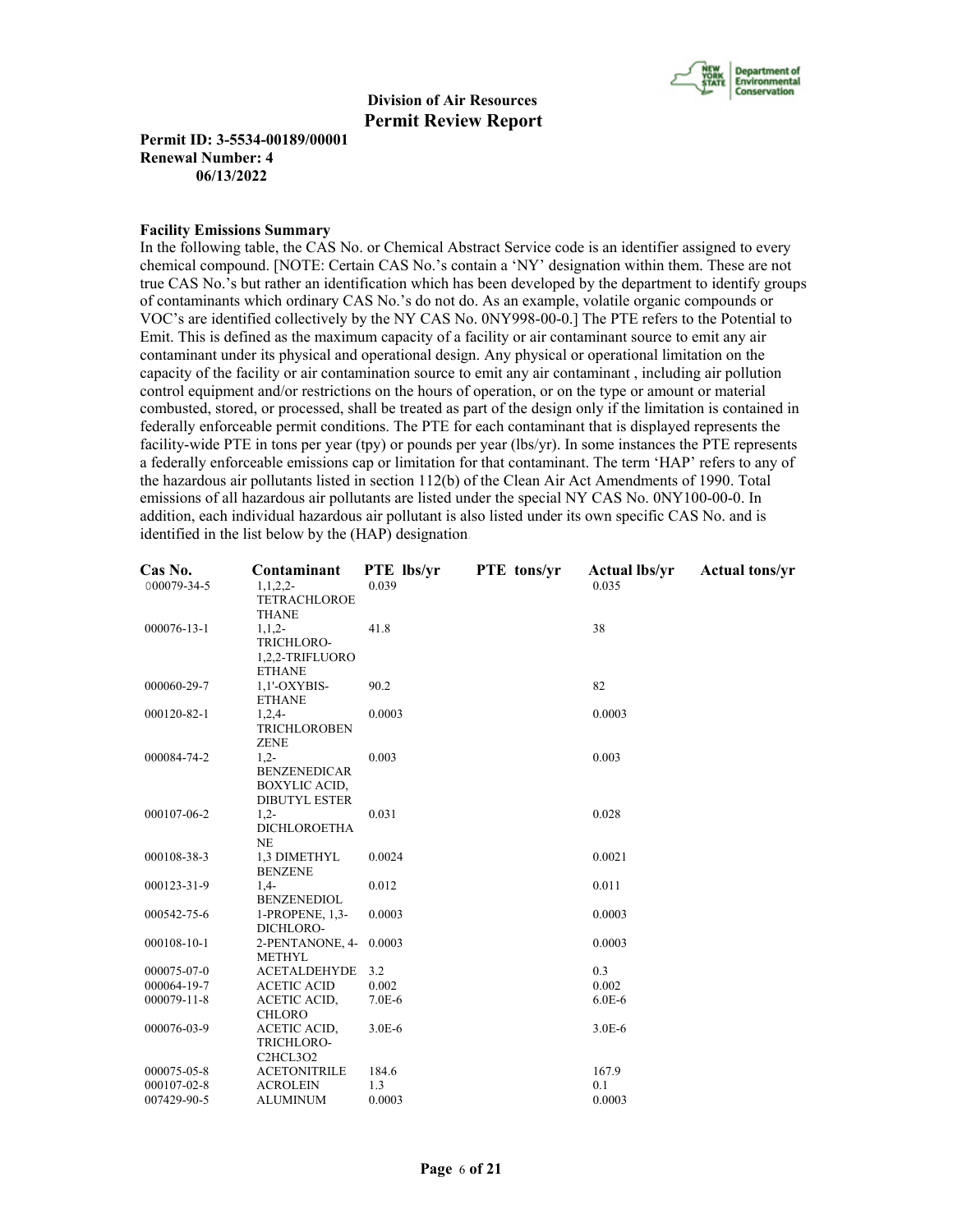

# **Permit ID: 3-5534-00189/00001 Renewal Number: 4 06/13/2022**

| 007440-36-0 | <b>ANTIMONY</b>      | 0.0003     | 0.0003   |
|-------------|----------------------|------------|----------|
| 010025-91-9 | <b>ANTIMONY</b>      | $2.0E-6$   | $2.0E-6$ |
|             | <b>TRICHLORIDE</b>   |            |          |
| 007440-37-1 | ARGON AR             | 17050      | 15500    |
| 007440-38-2 | <b>ARSENIC</b>       | 66.6       | 1.7      |
| 007440-39-3 | <b>BARIUM</b>        | 2          | 0.2      |
| 000071-43-2 | <b>BENZENE</b>       | 22         | 22       |
| 000098-82-8 | BENZENE, (1-         | 0.0003     | 0.0003   |
|             | METHYLETHYL)         |            |          |
| 000108-67-8 | BENZENE, 1,3,5-      | 0.0003     | 0.00003  |
|             | TRIMETHYL-           |            |          |
| 000106-46-7 | BENZENE, 1,4-        | 0.0003     | 0.0003   |
|             | DICHLORO-            |            |          |
| 025551-13-7 | BENZENE,             | 0.0003     | 0.0003   |
|             | TRIMETHYL-           |            |          |
|             |                      |            |          |
|             | C9H12                |            |          |
| 000095-50-1 | BENZENE, 1,2-        | 0.0003     | 0.0003   |
|             | <b>DICHLORO</b>      |            |          |
| 000095-47-6 | BENZENE, 1, 2-       | 0.0003     | 0.0003   |
|             | <b>DIMETHYL</b>      |            |          |
| 000541-73-1 | BENZENE, 1, 3-       | 0.0003     | 0.0003   |
|             | <b>DICHLORO</b>      |            |          |
| 000050-32-8 | <b>BENZO(A)PYREN</b> | 0.001      | 0.0001   |
|             | E                    |            |          |
| 007440-41-7 | <b>BERYLLIUM</b>     | 0.0003     | 0.0003   |
| 000075-27-4 | <b>BROMODICHLOR</b>  | 0.0003     | 0.0003   |
|             | <b>OMETHANE</b>      |            |          |
| 000075-25-2 | <b>BROMOFORM</b>     | 0.0003     | 0.0003   |
| 007440-43-9 | <b>CADMIUM</b>       | 0.0003     | 0.0003   |
| 000075-15-0 | <b>CARBON</b>        | 0.682      | 0.62     |
|             | <b>DISULFIDE</b>     |            |          |
| 000630-08-0 | <b>CARBON</b>        | 106800     | 57800    |
|             | <b>MONOXIDE</b>      |            |          |
| 000056-23-5 | <b>CARBON</b>        | 0.0003     | 0.0003   |
|             | <b>TETRACHLORIDE</b> |            |          |
| 000108-90-7 | <b>CHLOROBENZEN</b>  | 0.0003     | 0.0003   |
|             | E                    |            |          |
| 000124-48-1 | CHLORODIBROM         | 0.0003     | 0.0003   |
|             | <b>OMETHANE</b>      |            |          |
| 000067-66-3 | CHLOROFORM           | 145.55     | 132.32   |
| 000076-06-2 | <b>CHLOROPICRIN</b>  | $2.0E - 6$ | $2.0E-6$ |
| 007778-50-9 | CHROMIC ACID,        | 0.363      | 0.33     |
|             | <b>DIPOTASSIUM</b>   |            |          |
|             | <b>SALT</b>          |            |          |
| 007440-47-3 | <b>CHROMIUM</b>      | 0.0003     | 0.0003   |
| 007440-48-4 | <b>COBALT</b>        | 0.0003     | 0.0003   |
|             | <b>COPPER</b>        | 0.0003     | 0.0003   |
| 007440-50-8 |                      |            |          |
| 000334-88-3 | <b>DIAZOMETHANE</b>  | 0.029      | 0.026    |
| 000075-71-8 | DICHLORODIFLU        | 0.0003     | 0.0003   |
|             | <b>OROMETHANE</b>    |            |          |
| 000075-09-2 | <b>DICHLOROMETH</b>  | 665.1      | 604.6    |
|             | ANE                  |            |          |
| 000067-64-1 | <b>DIMETHYL</b>      | 145.2      | 132      |
|             | <b>KETONE</b>        |            |          |
| 000079-00-5 | ETHANE, 1,1,2-       | 0.0003     | 0.0003   |
|             | TRICHLORO            |            |          |
| 000075-34-3 | ETHANE, $1,1$ -      | 0.0003     | 0.0003   |
|             | DICHLORO-            |            |          |
| 000106-93-4 | ETHANE, 1,2-         | 0.005      | 0.005    |
|             | DIBROMO              |            |          |
| 000075-00-3 | ETHANE,              | 0.023      | 0.021    |
|             | <b>CHLORO</b>        |            |          |
| 000622-08-2 | ETHANOL, 2-          | 0.024      | 0.022    |
|             | (PHENYLMETHO         |            |          |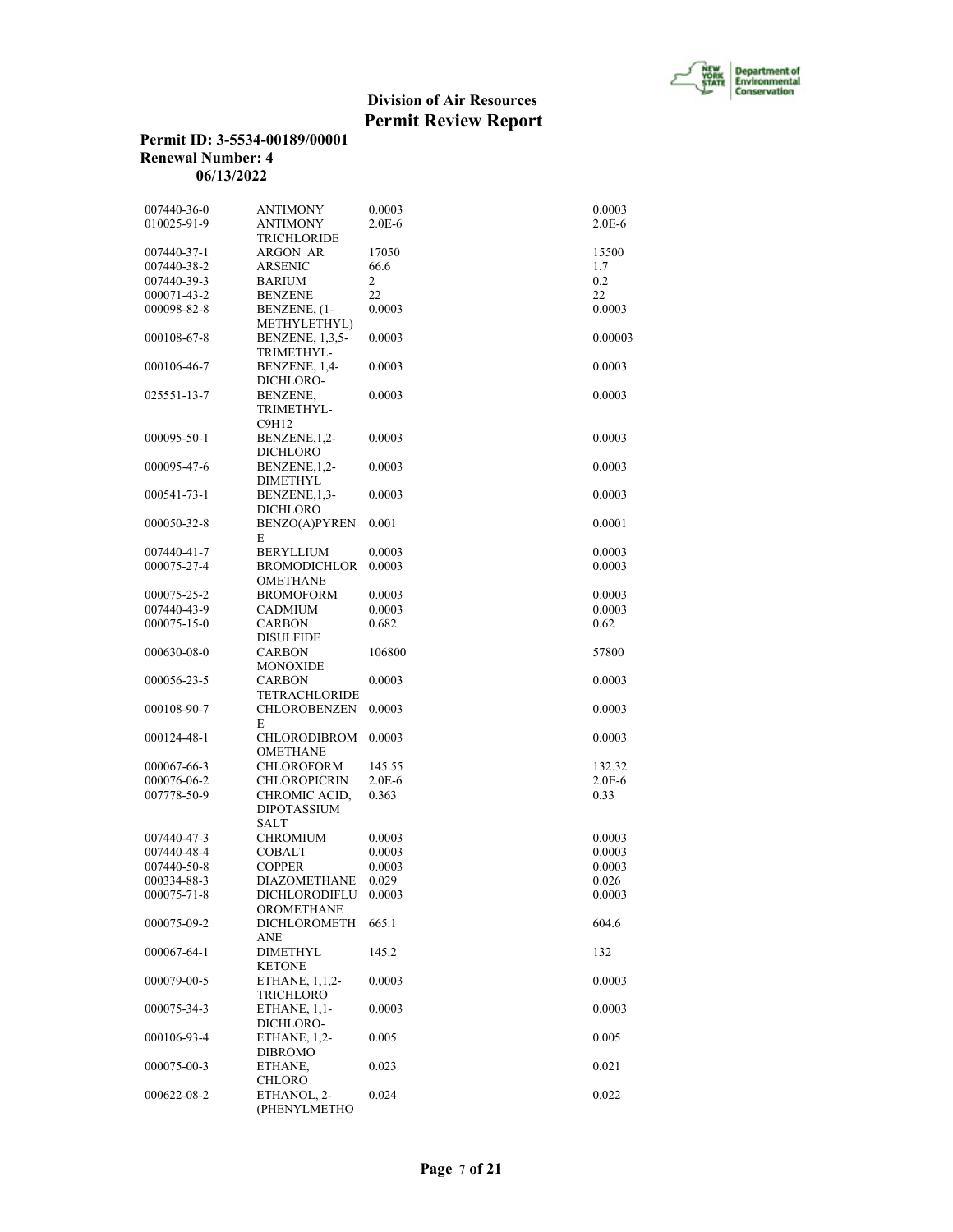

# **Permit ID: 3-5534-00189/00001 Renewal Number: 4 06/13/2022**

|             | $XY$ )-                     |          |            |
|-------------|-----------------------------|----------|------------|
| 000156-60-5 | ETHENE, 1,2-<br>DICHLORO    | 0.0003   | 0.0003     |
| 000156-59-2 | ETHENE, 1,2-<br>DICHLORO-   | 0.0003   | 0.0003     |
| 000075-35-4 | ETHENE, 1, 1-<br>DICHLORO   | 0.0003   | 0.0003     |
| 000141-78-6 | ETHYL ACETATE               | 13.97    | 12.7       |
| 000064-17-5 | <b>ETHYL</b>                | 12.21    | 11.1       |
|             | <b>ALCOHOL</b><br>(ETHANOL) |          |            |
| 000100-41-4 | <b>ETHYLBENZENE</b>         | 0.211    | 0.192      |
| 000086-73-7 | FLUORENE                    | 0.2      | 0.02       |
| 000050-00-0 | <b>FORMALDEHYDE</b>         | 318.23   | 171.03     |
| 007440-59-7 | <b>HELIUM HE</b>            | 275      | 250        |
| 000110-54-3 | <b>HEXANE</b>               | 288.3    | 262.1      |
| 007647-01-0 | <b>HYDROGEN</b>             | 0.002    | 0.002      |
|             |                             |          |            |
|             | <b>CHLORIDE</b>             |          |            |
| 007783-06-4 | <b>HYDROGEN</b>             | 0.001    | 0.001      |
|             | <b>SULFIDE</b>              |          |            |
| 000067-63-0 | <b>ISOPROPYL</b>            | 9.79     | 8.9        |
|             | <b>ALCOHOL</b>              |          |            |
| 007439-92-1 | LEAD                        | 141      | 3.5        |
| 007439-96-5 | <b>MANGANESE</b>            | 222      | 5.5        |
| 007439-97-6 | <b>MERCURY</b>              | 47.6     | 1.2        |
| 007487-94-7 | <b>MERCURY</b>              | 0.002    | 0.002      |
|             | <b>CHLORIDE</b>             |          |            |
| 000075-69-4 | METHANE,                    | 0.0003   | 0.0003     |
|             | TRICHLOROFLU                |          |            |
|             | ORO-                        |          |            |
|             | METHYL                      | 415.3    |            |
| 000067-56-1 |                             |          | 377.6      |
|             | <b>ALCOHOL</b>              |          |            |
| 000074-87-3 | <b>METHYL</b>               | 0.0003   | 0.0003     |
|             | <b>CHLORIDE</b>             |          |            |
| 000078-93-3 | METHYL ETHYL                | 0.0003   | 0.0003     |
|             | <b>KETONE</b>               |          |            |
| 001634-04-4 | <b>METHYL</b>               | 22.02    | 22.02      |
|             | TERTBUTYL                   |          |            |
|             | <b>ETHER</b>                |          |            |
| 007439-98-7 | MOLYBDENUM                  | 0.0003   | 0.0003     |
| 000091-20-3 | NAPHTHALENE                 | 0.8      | 0.08       |
| 007440-02-0 | NICKEL METAL                | 2560     | 7.4        |
|             | <b>AND INSOLUBLE</b>        |          |            |
|             | <b>COMPOUNDS</b>            |          |            |
| 007697-37-2 | <b>NITRIC ACID</b>          | 0.0022   | 0.002      |
| 010045-94-0 | NITRIC ACID,                | $2.0E-6$ | $2.0E - 6$ |
|             | MERCURY(2+)SA               |          |            |
|             |                             |          |            |
|             | LT                          |          |            |
| 007727-37-9 | NITROGEN                    | 2970     | 2700       |
| 000103-65-1 | N-                          | 0.0003   | 0.0003     |
|             | <b>PROPYLBENZEN</b>         |          |            |
|             | E                           |          |            |
| 000095-49-8 | ORTHO-                      | 0.0003   | 0.0003     |
|             | <b>CHLOROTOLUEN</b>         |          |            |
|             | E                           |          |            |
| 0NY210-00-0 | <b>OXIDES OF</b>            | 177000   | 99400      |
|             | NITROGEN                    |          |            |
| 0NY075-00-0 | <b>PARTICULATES</b>         | 77400    | 35800      |
| 000540-84-1 | PENTANE, 2,2,4-             | 0.084    | 0.076      |
|             | TRIMETHYL-                  |          |            |
| 000127-18-4 | PERCHLOROETH                | 0.0003   | 0.0003     |
|             | <b>YLENE</b>                |          |            |
|             |                             |          |            |
| 000108-95-2 | PHENOL                      | 0.052    | 0.047      |
| 0NY075-00-5 | $PM-10$                     | 43600    | 20200      |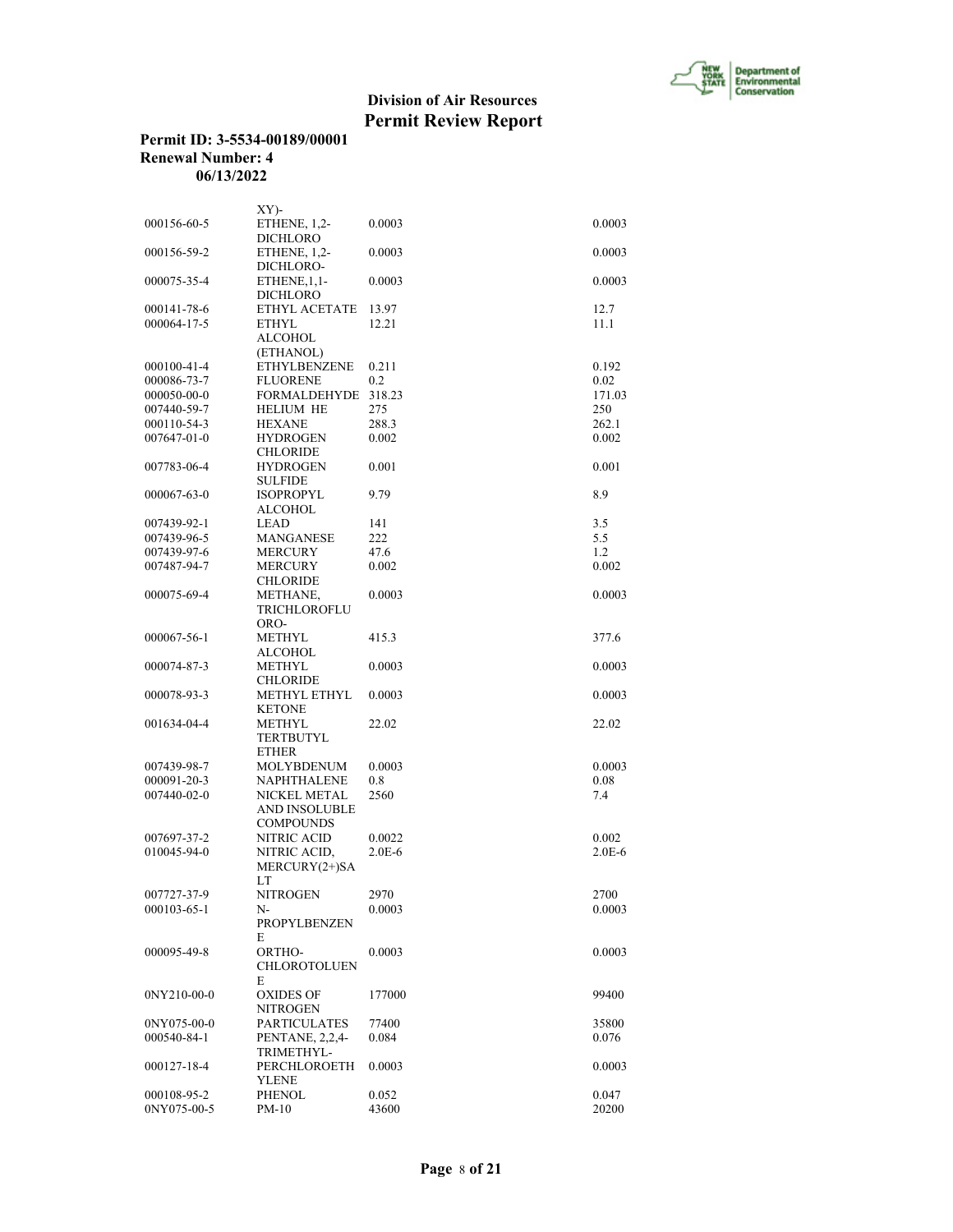

| Permit ID: 3-5534-00189/00001 |
|-------------------------------|
| Renewal Number: 4             |
| 06/13/2022                    |

| 000096-18-4       | <b>PROPANE, 1,2,3-</b> | 0.0003   | 0.0003   |
|-------------------|------------------------|----------|----------|
|                   | <b>TRICHLORO</b>       |          |          |
| 000096-12-8       | PROPANE, 1,2-          | $1.0E-6$ | $1.0E-6$ |
|                   | DIBROMO-3-             |          |          |
|                   | <b>CHLORO</b>          |          |          |
| $000107 - 13 - 1$ | PROPENENITRIL          | 0.0003   | 0.0003   |
|                   | E                      |          |          |
| $000115 - 07 - 1$ | <b>PROPYLENE</b>       | 16.4     | 1.5      |
| 000110-86-1       | <b>PYRIDINE</b>        | 0.0099   | 0.009    |
| 007782-49-2       | <b>SELENIUM</b>        | $1.0E-6$ | $1.0E-6$ |
| 007783-00-8       | <b>SELENOUS ACID</b>   | 0.0024   | 0.0022   |
| 007440-22-4       | <b>SILVER</b>          | 0.0003   | 0.0003   |
| 000100-42-5       | <b>STYRENE</b>         | 0.0003   | 0.0003   |
| 007446-09-5       | <b>SULFUR DIOXIDE</b>  | 179200   | 82800    |
| $007440 - 28 - 0$ | <b>THALLIUM</b>        | 0.0003   | 0.0003   |
| $007440 - 31 - 5$ | <b>TIN</b>             | $1.0E-6$ | $1.0E-6$ |
| 000108-88-3       | <b>TOLUENE</b>         | 46.26    | 38.73    |
| 0NY100-00-0       | <b>TOTAL HAP</b>       | 4380     | 228      |
| $000079 - 01 - 6$ | <b>TRICHLOROETH</b>    | 113.2    | 102.9    |
|                   | <b>YLENE</b>           |          |          |
| $007440 - 62 - 2$ | <b>VANADIUM</b>        | 2.7      | 0.3      |
| 000075-01-4       | <b>VINYL</b>           | 0.0003   | 0.0003   |
|                   | <b>CHLORIDE</b>        |          |          |
| $0NY998-00-0$     | <b>VOC</b>             | 9380     | 4140     |
| 001330-20-7       | XYLENE, M, O &         | 2.02     | 0.38     |
|                   | P MIXT.                |          |          |
| 000106-42-3       | XYLENE, PARA-          | 0.011    | 0.01     |
| 007440-66-6       | <b>ZINC</b>            | 0.0003   | 0.0003   |

#### **NOTIFICATION OF GENERAL PERMITTEE OBLIGATIONS**

**Item A: Public Access to Recordkeeping for Title V Facilities - 6 NYCRR 201-1.10(b)** The Department will make available to the public any permit application, compliance plan, permit, and monitoring and compliance certification report pursuant to Section 503(e) of the Act, except for information entitled to confidential treatment pursuant to 6 NYCRR Part 616 - Public Access to records and Section 114(c) of the Act.

# **Item B: Timely Application for the Renewal of Title V Permits -6 NYCRR Part 201-6.2(a)(4)**

 Owners and/or operators of facilities having an issued Title V permit shall submit a complete application at least 180 days, but not more than eighteen months, prior to the date of permit expiration for permit renewal purposes.

# **Item C: Certification by a Responsible Official - 6 NYCRR Part 201-6.2(d)(12)**

 Any application, form, report or compliance certification required to be submitted pursuant to the federally enforceable portions of this permit shall contain a certification of truth, accuracy and completeness by a responsible official.This certification shall state that based on information and belief formed after reasonable inquiry, the statements and information in the document are true, accurate, and complete.

# **Item D: Requirement to Comply With All Conditions - 6 NYCRR Part 201-6.4(a)(2)**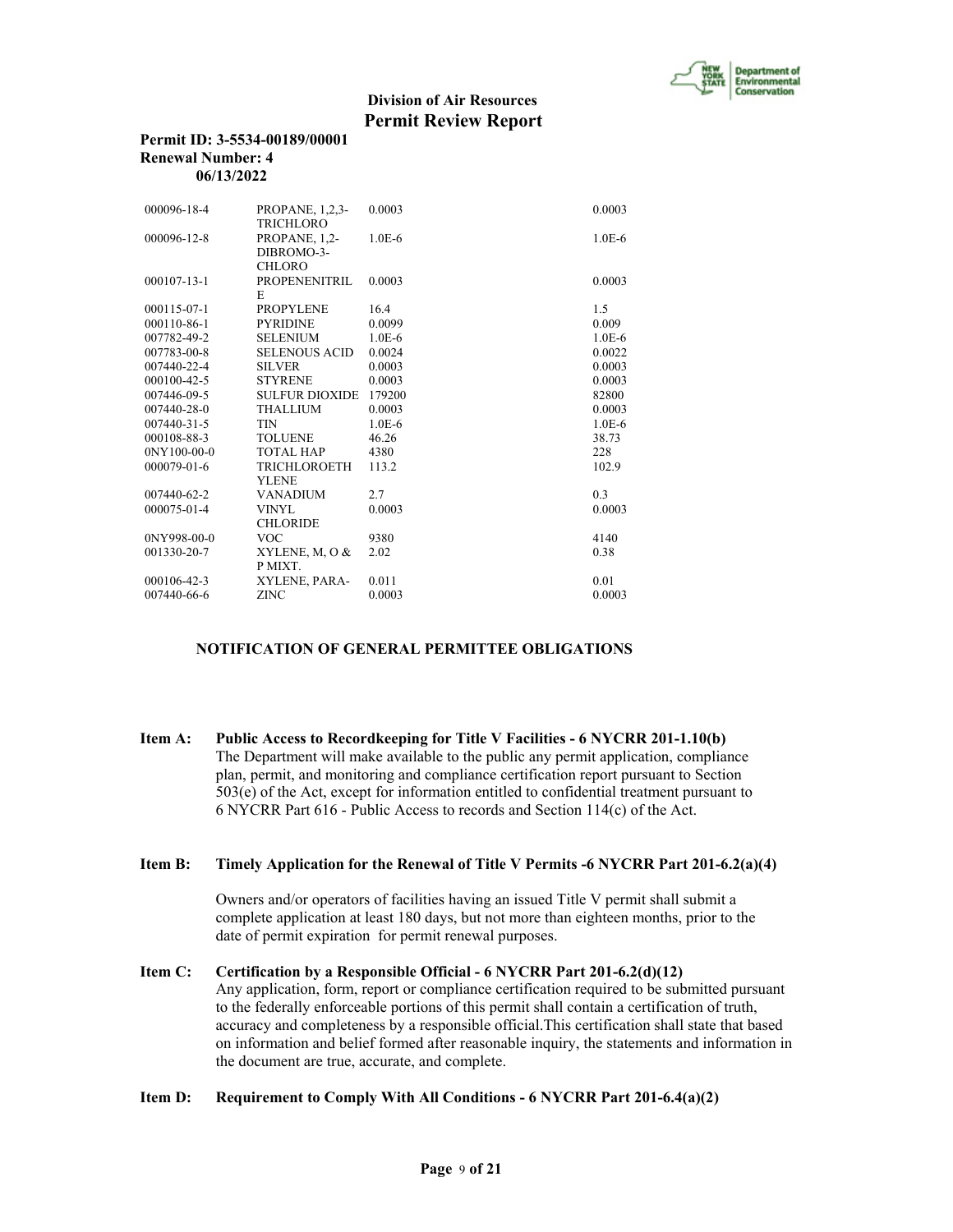

### **Permit ID: 3-5534-00189/00001 Renewal Number: 4 06/13/2022**

 The permittee must comply with all conditions of the Title V facility permit. Any permit non-compliance constitutes a violation of the Act and is grounds for enforcement action; for permit termination, revocation and reissuance, or modification; or for denial of a permit renewal application.

**Item E: Permit Revocation, Modification, Reopening, Reissuance or Termination, and Associated Information Submission Requirements - 6 NYCRR Part 201-6.4(a)(3)** This permit may be modified, revoked, reopened and reissued, or terminated for cause. The filing of a request by the permittee for a permit modification, revocation and reissuance, or termination, or of a notification of planned changes or anticipated noncompliance does not stay any permit condition.

# **Item F: Cessation or Reduction of Permitted Activity Not a Defense - 6 NYCRR 201-6.4(a)(5)**

 It shall not be a defense for a permittee in an enforcement action to claim that a cessation or reduction in the permitted activity would have been necessary in order to maintain compliance with the conditions of this permit.

# **Item G: Property Rights - 6 NYCRR 201-6.4(a)(6)**

This permit does not convey any property rights of any sort or any exclusive privilege.

# **Item H: Severability - 6 NYCRR Part 201-6.4(a)(9)**

 If any provisions, parts or conditions of this permit are found to be invalid or are the subject of a challenge, the remainder of this permit shall continue to be valid.

# **Item I: Permit Shield - 6 NYCRR Part 201-6.4(g)**

 All permittees granted a Title V facility permit shall be covered under the protection of a permit shield, except as provided under 6 NYCRR Subpart 201-6. Compliance with the conditions of the permit shall be deemed compliance with any applicable requirements as of the date of permit issuance, provided that such applicable requirements are included and are specifically identified in the permit, or the Department, in acting on the permit application or revision, determines in writing that other requirements specifically identified are not applicable to the major stationary source, and the permit includes the determination or a concise summary thereof. Nothing herein shall preclude the Department from revising or revoking the permit pursuant to 6 NYCRR Part 621 or from exercising its summary abatement authority. Nothing in this permit shall alter or affect the following:

i. The ability of the Department to seek to bring suit on behalf of the State of New York, or the Administrator to seek to bring suit on behalf of the United States, to immediately restrain any person causing or contributing to pollution presenting an imminent and substantial endangerment to public health, welfare or the environment to stop the emission of air pollutants causing or contributing to such pollution;

ii. The liability of a permittee of the Title V facility for any violation of applicable requirements prior to or at the time of permit issuance;

iii. The applicable requirements of Title IV of the Act;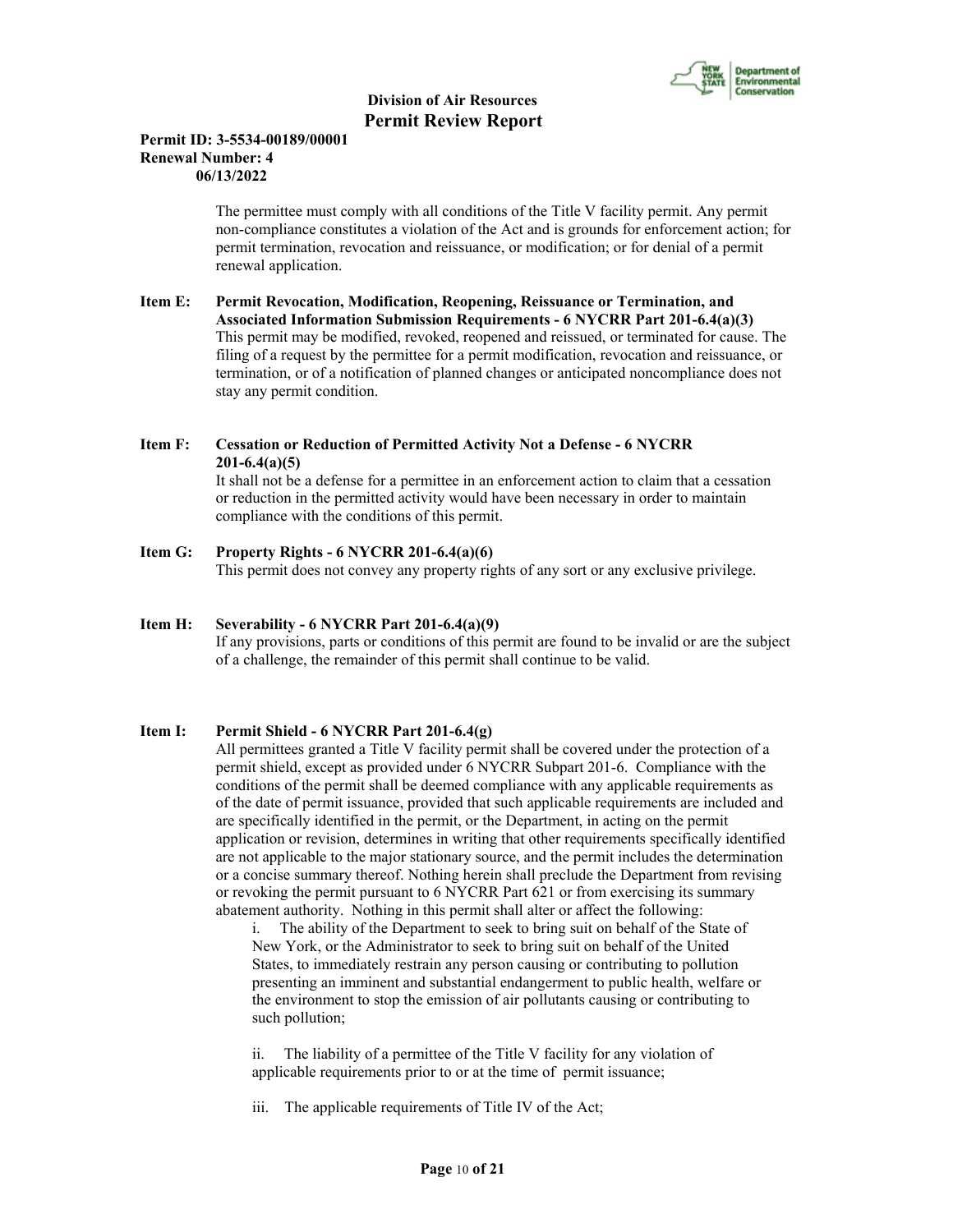

### **Permit ID: 3-5534-00189/00001 Renewal Number: 4 06/13/2022**

iv. The ability of the Department or the Administrator to obtain information from the permittee concerning the ability to enter, inspect and monitor the facility.

#### **Item J: Reopening for Cause - 6 NYCRR Part 201-6.4(i)**

 This Title V permit shall be reopened and revised under any of the following circumstances: i. If additional applicable requirements under the Act become applicable where this permit's remaining term is three or more years, a reopening shall be completed not later than 18 months after promulgation of the applicable requirement. No such reopening is required if the effective date of the requirement is later than the date on which this permit is due to expire, unless the original permit or any of its terms and conditions has been extended by the Department pursuant to the provisions of Part 2 01-6.7 and Part 621.

ii. The Department or the Administrator determines that the permit contains a material mistake or that inaccurate statements were made in establishing the emissions standards or other terms or conditions of the permit.

iii. The Department or the Administrator determines that the Title V permit must be revised or reopened to assure compliance with applicable requirements.

iv. If the permitted facility is an "affected source" subject to the requirements of Title IV of the Act, and additional requirements (including excess emissions requirements) become applicable. Upon approval by the Administrator, excess emissions offset plans shall be deemed to be incorporated into the permit.

Proceedings to reopen and issue Title V facility permits shall follow the same procedures as apply to initial permit issuance but shall affect only those parts of the permit for which cause to reopen exists.

 Reopenings shall not be initiated before a notice of such intent is provided to the facility by the Department at least thirty days in advance of the date that the permit is to be reopened, except that the Department may provide a shorter time period in the case of an emergency.

# **Item K: Permit Exclusion - ECL 19-0305**

 The issuance of this permit by the Department and the receipt thereof by the Applicant does not and shall not be construed as barring, diminishing, adjudicating or in any way affecting any legal, administrative or equitable rights or claims, actions, suits, causes of action or demands whatsoever that the Department may have against the Applicant for violations based on facts and circumstances alleged to have occurred or existed prior to the effective date of this permit, including, but not limited to, any enforcement action authorized pursuant to the provisions of applicable federal law, the Environmental Conservation Law of the State of New York (ECL) and Chapter III of the Official Compilation of the Codes, Rules and Regulations of the State of New York (NYCRR). The issuance of this permit also shall not in any way affect pending or future enforcement actions under the Clean Air Act brought by the United States or any person.

#### **Item L: Federally Enforceable Requirements - 40 CFR 70.6(b)**

 All terms and conditions in this permit required by the Act or any applicable requirement, including any provisions designed to limit a facility's potential to emit, are enforceable by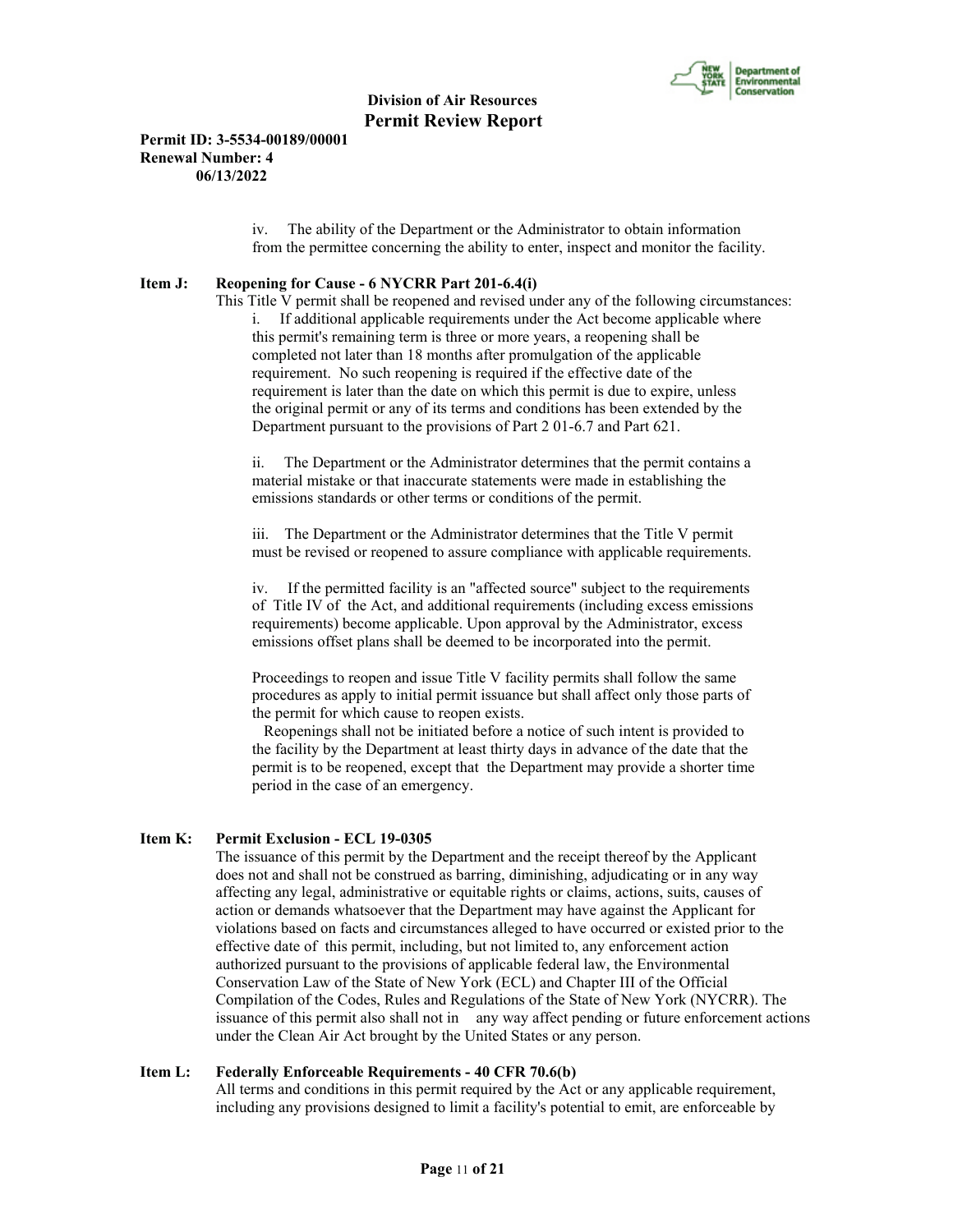

### **Permit ID: 3-5534-00189/00001 Renewal Number: 4 06/13/2022**

 the Administrator and citizens under the Act. The Department has, in this permit, specifically designated any terms and conditions that are not required under the Act or under any of its applicable requirements as being enforceable under only state regulations.

# **NOTIFICATION OF GENERAL PERMITTEE OBLIGATIONS**

#### **Item A: Emergency Defense - 6 NYCRR 201-1.5**

- An emergency, as defined by subpart 201-2, constitutes an affirmative defense to penalties sought in an enforcement action brought by the Department for noncompliance with emissions limitations or permit conditions for all facilities in New York State.
- (a) The affirmative defense of emergency shall be demonstrated through properly signed, contemporaneous operating logs, or other relevant evidence that:

 (1) An emergency occurred and that the facility owner or operator can identify the cause(s) of the emergency; (2) The equipment at the permitted facility causing the emergency was at the time being properly operated and maintained; (3) During the period of the emergency the facility owner or operator took all reasonable steps to minimize levels of emissions that exceeded the emission standards, or other requirements in the permit; and

 (4) The facility owner or operator notified the Department within two working days after the event occurred. This notice must contain a description of the emergency, any steps taken to mitigate emissions, and corrective actions taken.

 (b) In any enforcement proceeding, the facility owner or operator seeking to establish the occurrence of an emergency has the burden of proof.

 (c) This provision is in addition to any emergency or upset provision contained in any applicable requirement. item\_02

#### **Item B: General Provisions for State Enforceable Permit Terms and Condition - 6 NYCRR Part 201-5**

 Any person who owns and/or operates stationary sources shall operate and maintain all emission units and any required emission control devices in compliance with all applicable Parts of this Chapter and existing laws, and shall operate the facility in accordance with all criteria, emission limits, terms, conditions, and standards in this permit. Failure of such person to properly operate and maintain the effectiveness of such emission units and emission control devices may be sufficient reason for the Department to revoke or deny a permit.

 The owner or operator of the permitted facility must maintain all required records on-site for a period of five years and make them available to representatives of the Department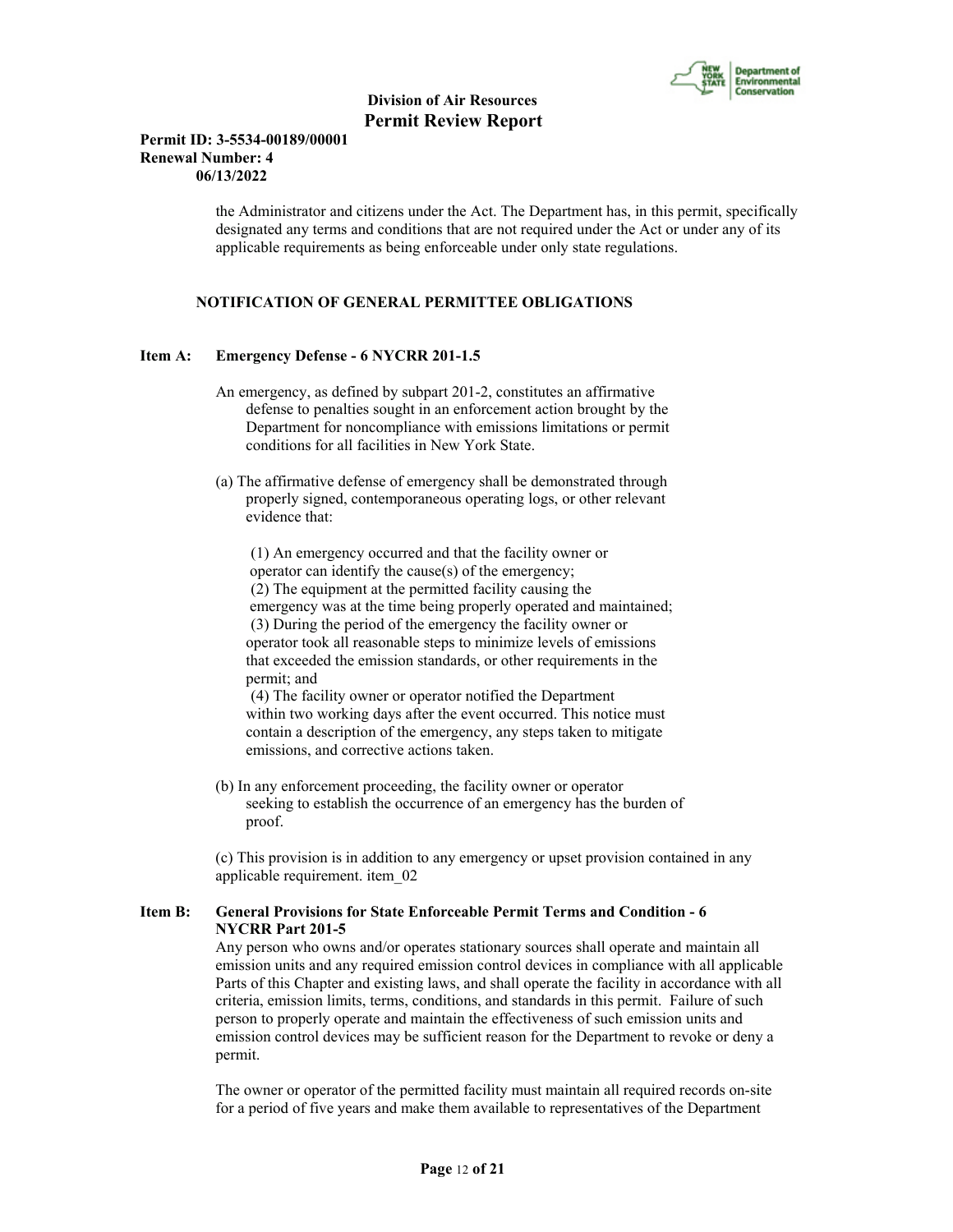

### **Permit ID: 3-5534-00189/00001 Renewal Number: 4 06/13/2022**

 upon request. Department representatives must be granted access to any facility regulated by this Subpart, during normal operating hours, for the purpose of determining compliance with this and any other state and federal air pollution control requirements, regulations or law.

# **Regulatory Analysis**

| Location<br>Facility/EU/EP/Process/ES | Regulation                       | Condition    | <b>Short Description</b>                                                                                |
|---------------------------------------|----------------------------------|--------------|---------------------------------------------------------------------------------------------------------|
| FACILITY                              | ECL 19-0301                      | 44           | Powers and Duties of<br>the Department with<br>respect to air                                           |
| FACILITY                              | $40CFR 60-Dc.48c(d)$             | 32           | pollution control<br>Reporting and<br>Recordkeeping                                                     |
| FACILITY                              | $40CFR 60-Dc.48c(q)$             | 33           | Requirements.<br>Reporting and<br>Recordkeeping                                                         |
| 0-00101/00101                         | 40CFR 60-Dc.48c(g)(2) 39         |              | Requirements.<br>Alternative<br>recordkeeping                                                           |
| $0 - 00101/00101$                     | 40CFR $60-Dc.48c(q)$ (3) 40      |              | Reporting and<br>Recordkeeping                                                                          |
| FACILITY                              | 40CFR 63-ZZZZ                    | 34           | Requirements.<br>Reciprocating<br>Internal Combustion<br>Engine (RICE) NESHAP                           |
| FACILITY                              | 40CFR 68                         | 17           | Chemical accident                                                                                       |
| FACILITY                              | 40CFR 82-F                       | 18           | prevention provisions<br>Protection of<br>Stratospheric Ozone -<br>recycling and<br>emissions reduction |
| FACILITY                              | 6NYCRR 200.6                     | $\mathbf{1}$ | Acceptable ambient<br>air quality.                                                                      |
| FACILITY                              | 6NYCRR 200.7                     | 10           | Maintenance of<br>equipment.                                                                            |
| FACILITY                              | 6NYCRR 201-1.4                   | 45           | Unavoidable<br>noncompliance and<br>violations                                                          |
| FACILITY<br>FACILITY                  | 6NYCRR 201-1.7<br>6NYCRR 201-1.8 | 11<br>12     | Recycling and Salvage<br>Prohibition of<br>reintroduction of<br>collected<br>contaminants to the<br>air |
| FACILITY                              | 6NYCRR 201-3.2(a)                | 13           | Exempt Activities -<br>Proof of eligibility                                                             |
| FACILITY                              | $6NYCRR 201-3.3(a)$              | 14           | Trivial Activities -                                                                                    |
| FACILITY                              | 6NYCRR 201-6                     | 19, 35, 36   | proof of eligibility<br>Title V Permits and<br>the Associated Permit<br>Conditions                      |
| FACILITY                              | $6NYCRR$ $201-6.4$ (a) (4)       | 15           | General Conditions -<br>Requirement to<br>Provide Information                                           |
| FACILITY                              | $6NYCRR 201-6.4(a) (7)$          | 2            | General Conditions -<br>Fees                                                                            |
| FACILITY                              | $6NYCRR 201-6.4(a) (8)$          | 16           | General Conditions -                                                                                    |
| FACILITY                              | $6NYCRR 201-6.4(c)$              | 3            | Right to Inspect<br>Recordkeeping and                                                                   |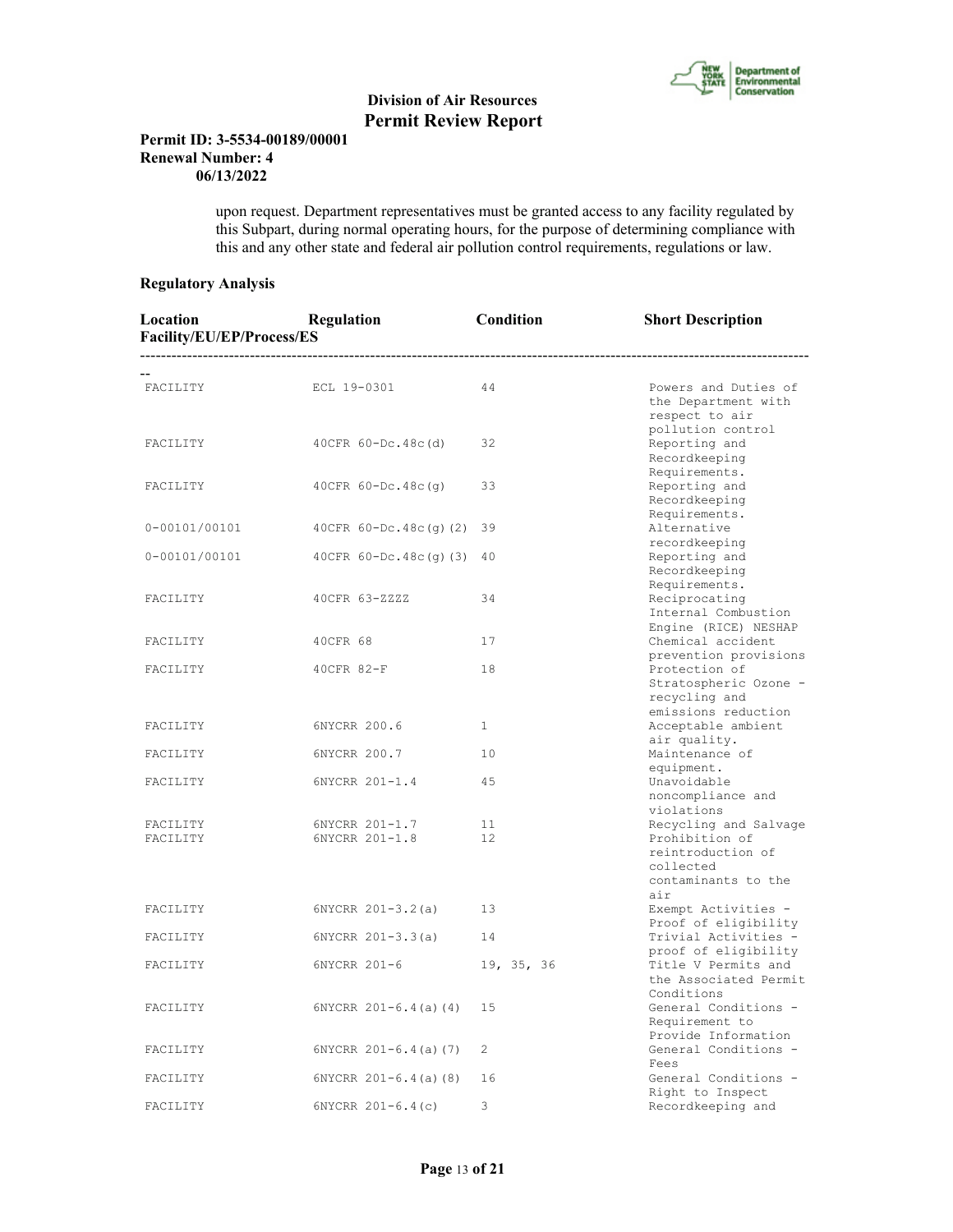

# **Permit ID: 3-5534-00189/00001 Renewal Number: 4 06/13/2022**

| FACILITY      |                            |    | compliance nonrecorning |
|---------------|----------------------------|----|-------------------------|
|               | $6NYCRR$ $201-6.4(c)$ (2)  | 4  | Records of              |
|               |                            |    | Monitoring, Sampling    |
|               |                            |    | and Measurement         |
| FACILITY      | 6NYCRR 201-                | 5  | Reporting               |
|               | $6.4(c)$ (3) (ii           |    | Requirements -          |
|               |                            |    | Deviations and          |
|               |                            |    | Noncompliance           |
| FACILITY      | $6NYCRR 201-6.4(d) (4)$    | 20 | Compliance Schedules    |
|               |                            |    | - Progress Reports      |
| FACILITY      | $6NYCRR 201-6.4(e)$        | 6  | Compliance              |
|               |                            |    | Certification           |
| FACILITY      | $6NYCRR 201-6.4(f)$        | 21 | Operational             |
|               |                            |    | Flexibility             |
| FACILITY      | $6NYCRR 201-6.5(a)$        | 46 | State Enforceable       |
|               |                            |    | Requirements            |
| $0 - 00101$   | 6NYCRR 202-1.1             | 37 | Required emissions      |
|               |                            |    | tests.                  |
| FACILITY      | 6NYCRR 202-1.2             | 22 | Notification.           |
| FACILITY      | 6NYCRR 202-1.3             | 23 | Acceptable              |
|               |                            |    | procedures.             |
| FACILITY      | $6NYCRR 202-1.3(a)$        | 24 | Acceptable procedures   |
|               |                            |    | - reference methods     |
| FACILITY      | 6NYCRR 202-2.1             | 7  | Emission Statements -   |
|               |                            |    | Applicability           |
|               |                            |    | Emission Statement -    |
| FACILITY      | 6NYCRR 202-2.3             | 25 |                         |
|               |                            |    | Required contents of    |
|               |                            |    | an emission             |
|               |                            |    | statement.              |
| FACILITY      | 6NYCRR 202-2.4             | 26 | Emission Statement -    |
|               |                            |    | methods and             |
|               |                            |    | procedures              |
| FACILITY      | $6NYCRR$ $202-2.4$ (a) (3) | 27 | Emission statement      |
|               |                            |    | methods and             |
|               |                            |    | procedures              |
| FACILITY      | 6NYCRR 202-2.5             | 8  | Emission Statements -   |
|               |                            |    | record keeping          |
|               |                            |    | requirements.           |
| FACILITY      | 6NYCRR 211.1               | 47 | General Prohibitions    |
|               |                            |    | - air pollution         |
|               |                            |    | prohibited              |
| FACILITY      | 6NYCRR 211.2               | 28 | General Prohibitions    |
|               |                            |    | - visible emissions     |
|               |                            |    | limited.                |
| FACILITY      | 6NYCRR 215.2               | 9  | Open Fires -            |
|               |                            |    | Prohibitions            |
| FACILITY      | 6NYCRR 225-1.2(d)          | 29 | Sulfur-in-Fuel          |
|               |                            |    | Limitation -            |
|               |                            |    | Distillate Oil          |
| FACILITY      | 6NYCRR 225-1.6(f)          | 30 | Excess Emission         |
|               |                            |    | Reports                 |
| $0 - 00101$   | 6NYCRR 227.2(b)(1)         | 38 | Particulate             |
|               |                            |    | emissions.              |
| 0-00124/00124 | $6NYCRR 228-1.3(a)$        | 41 | Surface Coating         |
|               |                            |    | General Requirements-   |
|               |                            |    | Opacity                 |
|               |                            |    | Surface Coating -       |
| 0-00124/00124 | $6NYCRR$ $228-1.3(e)$      | 42 | General control         |
|               |                            |    |                         |
|               |                            |    | requirements (Class A   |
|               |                            |    | & most B)               |
| FACILITY      | $6NYCRR 228-1.4(a) (2)$    | 31 | Table A - Class A VOC   |
|               |                            |    | limits                  |
| 0-00124/00124 | 6NYCRR 228-1.6(h)          | 43 | Records reporting and   |

|    | Reporting of                  |
|----|-------------------------------|
|    | Compliance Monitoring         |
| 4  | Records of                    |
|    | Monitoring, Sampling          |
|    | and Measurement               |
| 5  | Reporting                     |
|    | Requirements -                |
|    | Deviations and                |
|    | Noncompliance                 |
| 20 | Compliance Schedules          |
|    | - Progress Reports            |
| 6  | Compliance                    |
|    | Certification                 |
| 21 | Operational                   |
|    | Flexibility                   |
| 46 | State Enforceable             |
|    | Requirements                  |
| 37 | Required emissions            |
|    | tests.                        |
| 22 | Notification.                 |
| 23 | Acceptable                    |
|    | procedures.                   |
| 24 | Acceptable procedures         |
|    | - reference methods           |
| 7  | Emission Statements -         |
|    | Applicability                 |
| 25 | Emission Statement -          |
|    | Required contents of          |
|    | an emission                   |
|    | statement.                    |
| 26 | Emission Statement -          |
|    | methods and                   |
|    | procedures                    |
| 27 | Emission statement            |
|    | methods and                   |
|    | procedures                    |
| 8  | Emission Statements -         |
|    | record keeping                |
|    | requirements.                 |
| 47 | General Prohibitions          |
|    | - air pollution<br>prohibited |
| 28 | General Prohibitions          |
|    | - visible emissions           |
|    | limited.                      |
| 9  | Open Fires -                  |
|    | Prohibitions                  |
| 29 | Sulfur-in-Fuel                |
|    | Limitation -                  |
|    | Distillate Oil                |
| 30 | Excess Emission               |
|    | Reports                       |
| 38 | Particulate                   |
|    | emissions.                    |
| 41 | Surface Coating               |
|    | General Requirements-         |
|    | Opacity                       |
| 42 | Surface Coating -             |
|    | General control               |
|    | requirements (Class A         |
|    | & most B)                     |
| 31 | Table A - Class A VOC         |
|    | limits                        |
| 43 | Records reporting and         |
|    | maintaining                   |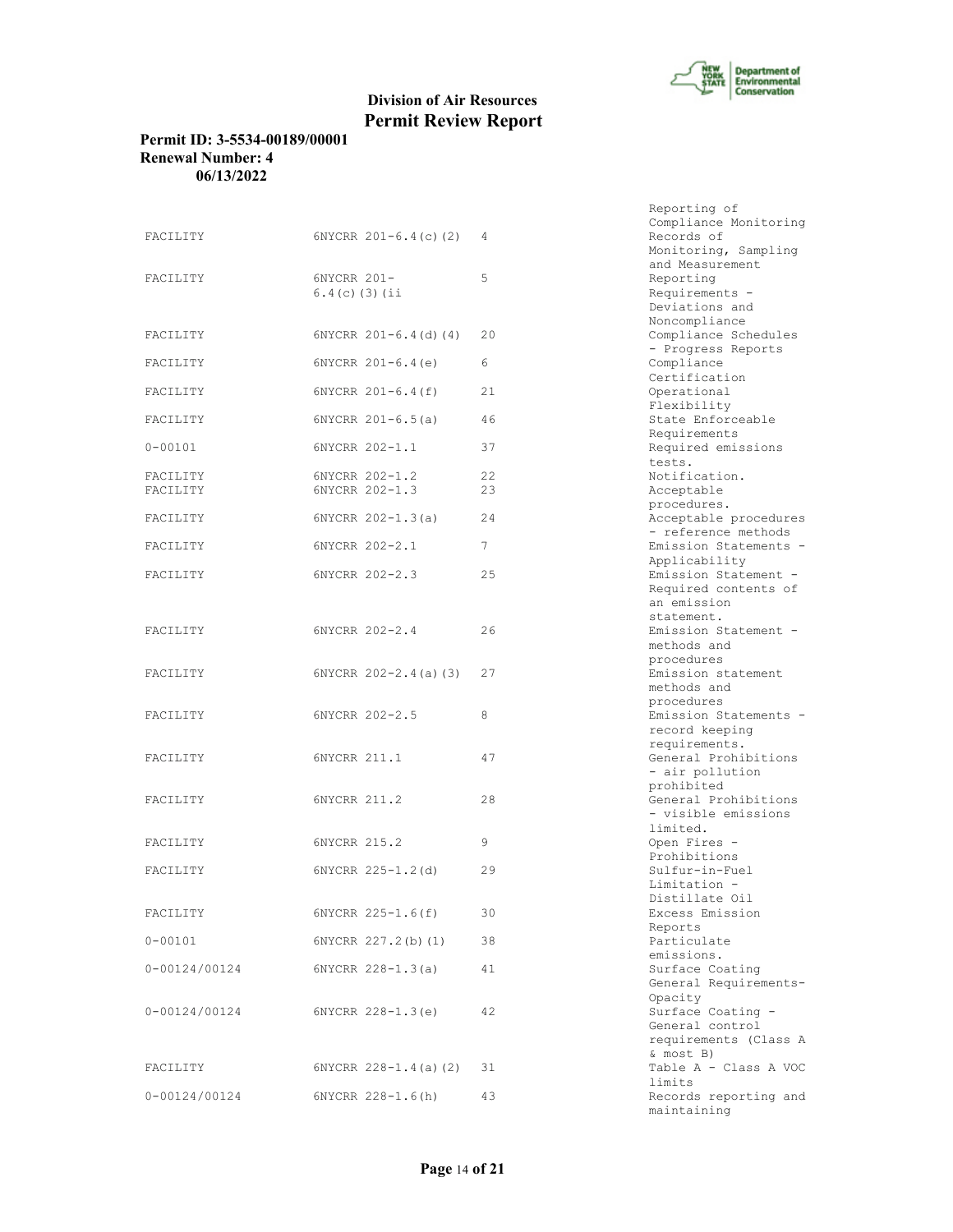

**Permit ID: 3-5534-00189/00001 Renewal Number: 4 06/13/2022**

#### **Applicability Discussion:**

Mandatory Requirements: The following facility-wide regulations are included in all Title V permits:

#### ECL 19-0301

This section of the Environmental Conservation Law establishes the powers and duties assigned to the Department with regard to administering the air pollution control program for New York State.

# 6 NYCRR 200.6

Acceptable ambient air quality - prohibits contravention of ambient air quality standards without mitigating measures

#### 6 NYCRR 200.7

Anyone owning or operating an air contamination source which is equipped with an emission control device must operate the control consistent with ordinary and necessary practices, standards and procedures, as per manufacturer's specifications and keep it in a satisfactory state of maintenance and repair so that it operates effectively

# 6 NYCRR 201-1.4

This regulation specifies the actions and recordkeeping and reporting requirements for any violation of an applicable state enforceable emission standard that results from a necessary scheduled equipment maintenance, start-up, shutdown, malfunction or upset in the event that these are unavoidable.

#### 6 NYCRR 201-1.7

Requires the recycle and salvage of collected air contaminants where practical

#### 6 NYCRR 201-1.8

Prohibits the reintroduction of collected air contaminants to the outside air

#### 6 NYCRR 201-3.2 (a)

An owner and/or operator of an exempt emission source or unit may be required to certify that it operates within the specific criteria described in this Subpart. All required records must be maintained on-site for a period of 5 years and made available to department representatives upon request. In addition, department representatives must be granted access to any facility which contains exempt emission sources or units, during normal operating hours, for the purpose of determining compliance with this and any other state and federal air pollution control requirements, regulations, or law.

#### 6 NYCRR 201-3.3 (a)

The owner and/or operator of a trivial emission source or unit may be required to certify that it operates within the specific criteria described in this Subpart. All required records must be maintained on-site for a period of 5 years and made available to department representatives upon request. In addition, department representatives must be granted access to any facility which contains trivial emission sources or units subject to this Subpart, during normal operating hours, for the purpose of determining compliance with this and any other state and federal air pollution control requirements, regulations, or law.

#### 6 NYCRR Subpart 201-6

This regulation applies to those terms and conditions which are subject to Title V permitting. It establishes the applicability criteria for Title V permits, the information to be included in all Title V permit applications as well as the permit content and terms of permit issuance. This rule also specifies the compliance, monitoring, recordkeeping, reporting, fee, and procedural requirements that need to be met to obtain a Title V permit, modify the permit and demonstrate conformity with applicable requirements as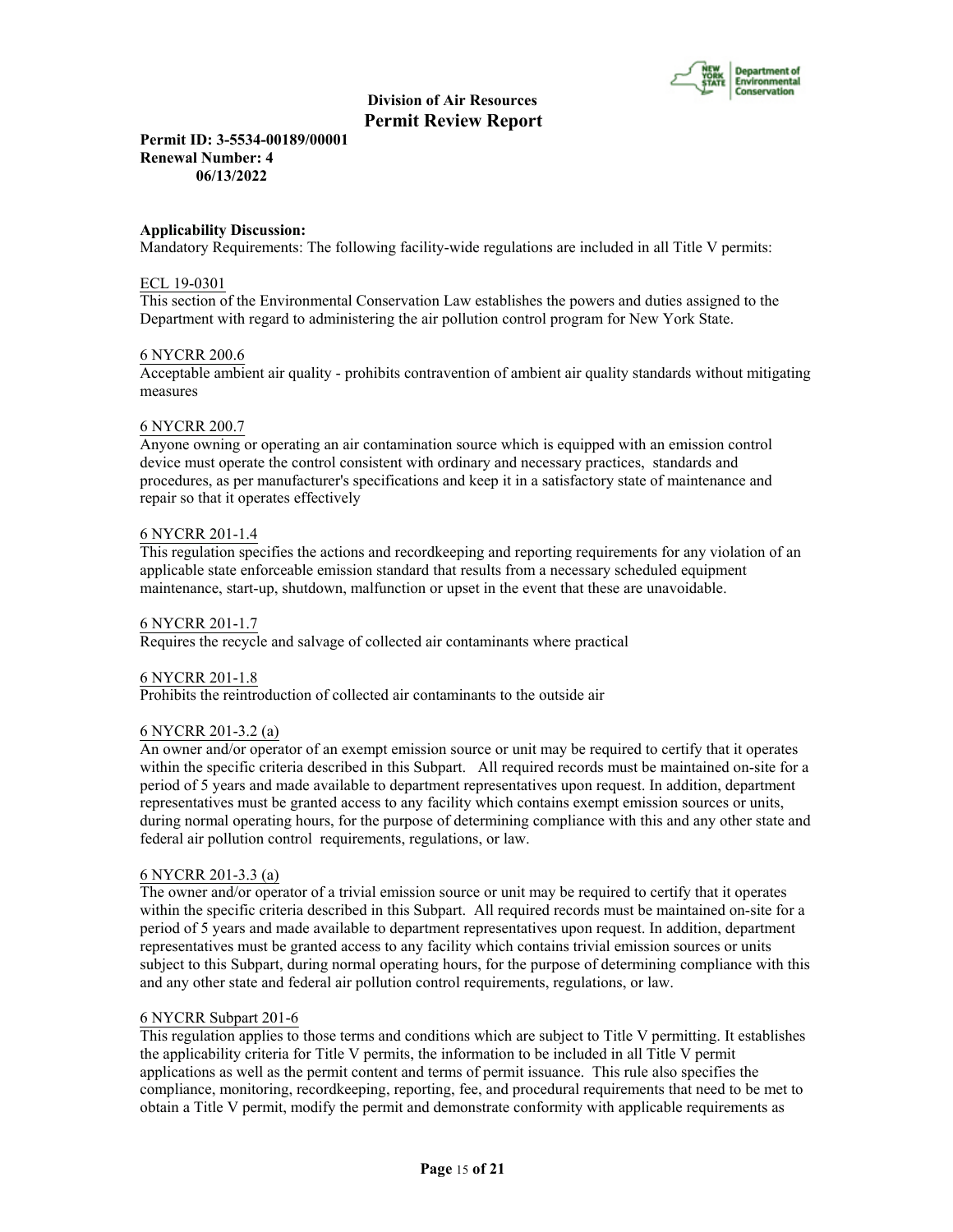

# **Permit ID: 3-5534-00189/00001 Renewal Number: 4 06/13/2022**

listed in the Title V permit. For permitting purposes, this rule specifies the need to identify and describe all emission units, processes and products in the permit application as well as providing the Department the authority to include this and any other information that it deems necessary to determine the compliance status of the facility.

# 6 NYCRR 201-6.4 (a) (4)

This mandatory requirement applies to all Title V facilities. It requires the permittee to provide information that the Department may request in writing, within a reasonable time, in order to determine whether cause exists for modifying, revoking and reissuing, or terminating the permit or to determine compliance with the permit. The request may include copies of records required to be kept by the permit.

#### 6 NYCRR 201-6.4 (a) (7)

 This is a mandatory condition that requires the owner or operator of a facility subject to Title V requirements to pay all applicable fees associated with the emissions from their facility.

#### 6 NYCRR 201-6.4 (a) (8)

This is a mandatory condition for all facilities subject to Title V requirements. It allows the Department to inspect the facility to determine compliance with this permit, including copying records, sampling and monitoring, as necessary.

#### 6 NYCRR 201-6.4 (c)

This requirement specifies, in general terms, what information must be contained in any required compliance monitoring records and reports. This includes the date, time and place of any sampling, measurements and analyses; who performed the analyses; analytical techniques and methods used as well as any required QA/QC procedures; results of the analyses; the operating conditions at the time of sampling or measurement and the identification of any permit deviations. All such reports must also be certified by the designated responsible official of the facility.

#### 6 NYCRR 201-6.4 (c) (2)

This requirement specifies that all compliance monitoring and recordkeeping is to be conducted according to the terms and conditions of the permit and follow all QA requirements found in applicable regulations. It also requires monitoring records and supporting information to be retained for at least 5 years from the time of sampling, measurement, report or application. Support information is defined as including all calibration and maintenance records and all original strip-chart recordings for continuous monitoring instrumentation, and copies of all reports required by the permit.

#### 6 NYCRR 201-6.4 (c) (3) (ii)

This regulation specifies any reporting requirements incorporated into the permit must include provisions regarding the notification and reporting of permit deviations and incidences of noncompliance stating the probable cause of such deviations, and any corrective actions or preventive measures taken.

#### 6 NYCRR 201-6.4 (d) (4)

This condition applies to every Title V facility subject to a compliance schedule. It requires that reports, detailing the status of progress on achieving compliance with emission standards, be submitted semiannually.

# 6 NYCRR 201-6.4 (e)

Sets forth the general requirements for compliance certification content; specifies an annual submittal frequency; and identifies the EPA and appropriate regional office address where the reports are to be sent.

#### 6 NYCRR 202-1.1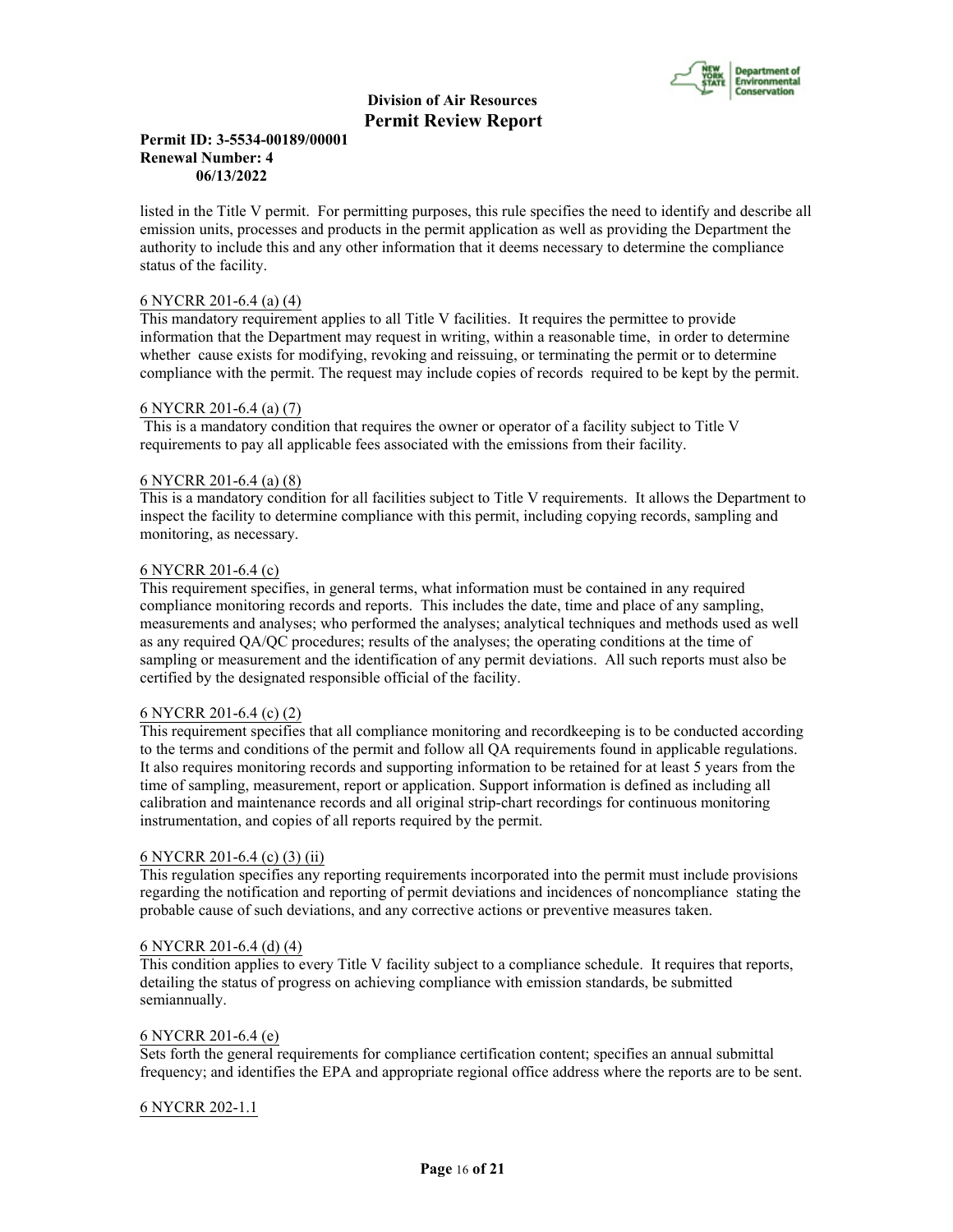

# **Permit ID: 3-5534-00189/00001 Renewal Number: 4 06/13/2022**

This regulation allows the department the discretion to require an emission test for the purpose of determining compliance. Furthermore, the cost of the test, including the preparation of the report are to be borne by the owner/operator of the source.

#### 6 NYCRR 202-2.5

This rule specifies that each facility required to submit an emission statement must retain a copy of the statement and supporting documentation for at least 5 years and must make the information available to department representatives.

#### 6 NYCRR 211.2

This regulation limits opacity from sources to less than or equal to 20 percent (six minute average) except for one continuous six-minute period per hour of not more than 57 percent opacity.

#### 6 NYCRR 215.2

Except as allowed by section 215.3 of 6 NYCRR Part 215, no person shall burn, cause, suffer, allow or permit the burning of any materials in an open fire.

#### 40 CFR Part 68

This Part lists the regulated substances and there applicability thresholds and sets the requirements for stationary sources concerning the prevention of accidental releases of these substances.

#### 40 CFR Part 82, Subpart F

Subpart F requires the reduction of emissions of class I and class II refrigerants to the lowest achievable level during the service, maintenance, repair, and disposal of appliances in accordance with section 608 of the Clean Air Act AmENDments of 1990. This subpart applies to any person servicing, maintaining, or repairing appliances except for motor vehicle air conditioners. It also applies to persons disposing of appliances, including motor vehicle air conditioners, refrigerant reclaimers, appliance owners, and manufacturers of appliances and recycling and recovery equipment. Those individuals, operations, or activities affected by this rule, may be required to comply with specified disposal, recycling, or recovery practices, leak repair practices, recordkeeping and/or technician certification requirements.

#### **Facility Specific Requirements**

In addition to Title V, VALHALLA CAMPUS (GRASSLANDS) has been determined to be subject to the following regulations:

#### 40 CFR 60.48c (d)

This regulation requires the owner or operator of the facility subject to the  $SO_2$  emission limits, fuel oil sulfur limits, or percent reduction requiremnts under §60.42c, to submit semi-annual reports to the EPA.

#### 40 CFR 60.48c (g)

The owner or operator of each affected facility shall record and maintain records of the amount of each fuel combusted during each day.

40 CFR 60.48c (g) (2)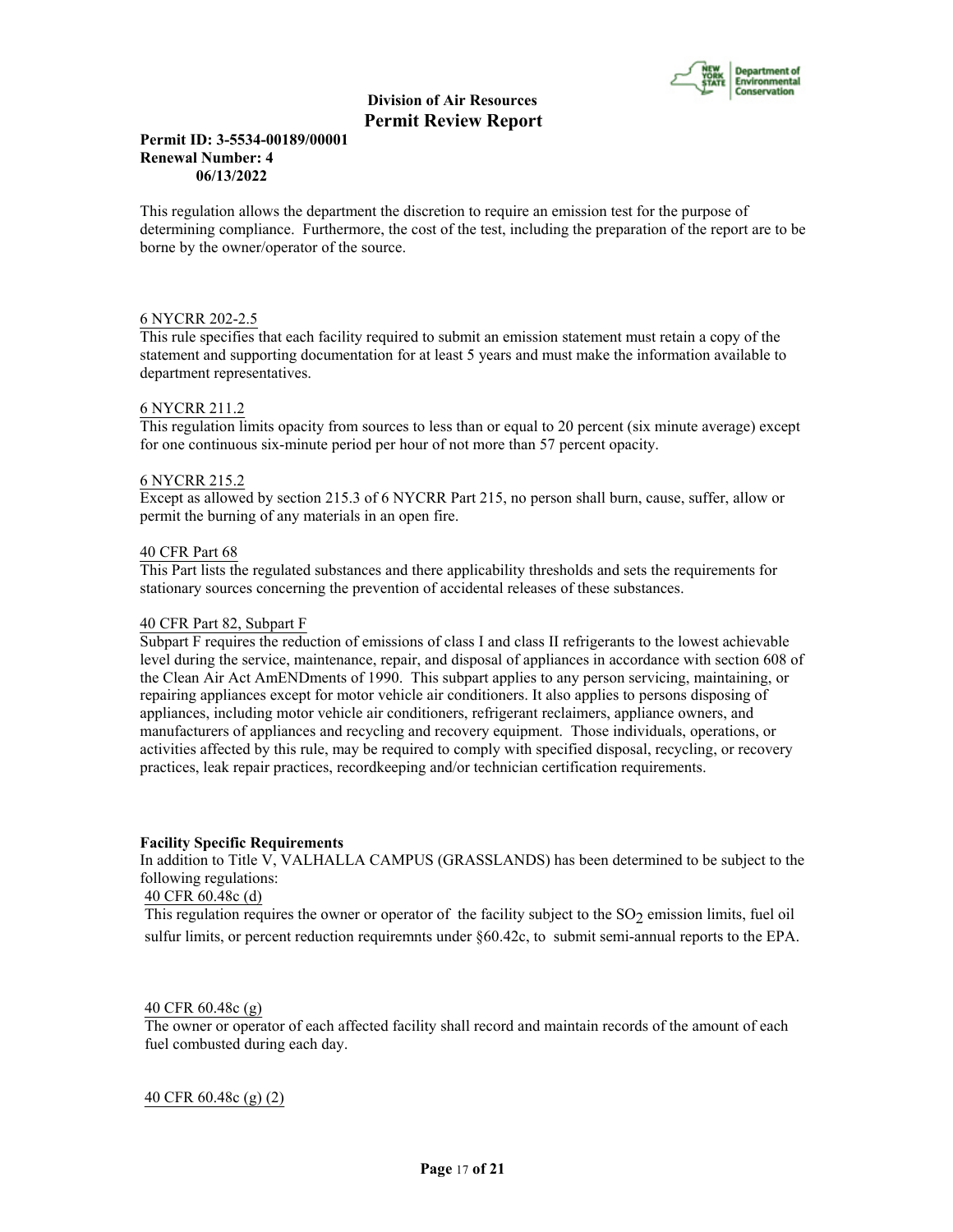

# **Permit ID: 3-5534-00189/00001 Renewal Number: 4 06/13/2022**

This regulation allows the owner or operator of an affected facility that combusts only natural gas, wood, fuels using fuel certification in 40 CFR 60.48c(f) to demonstrate compliance with the SO<sub>2</sub>standard, fuels not subject to an emissions standard (excluding opacity), or a mixture of these fuels may elect to record and maintain records of the amount of each fuel combusted during each calendar month.

# 40 CFR 60.48c (g) (3)

This condition states the recordkeeping requirements for facilities only combusting fuels that do not have an emission standard.

# 40 CFR Part 63, Subpart ZZZZ

Subpart ZZZZ applies to reciprocating internal combustion engines. Sources subject to Subpart ZZZZ must limit emissions of carbon monoxide and formaldehyde. Sources must also comply with work practice standards and operating limits.

# 6 NYCRR 201-6.4 (f)

This section describes the potential for certain operational changes to be made by the facility owner or operator without first obtaining a permit modification. Changes made pursuant to this provision must meet all of the criteria described in this section to qualify for consideration as operational flexibility. The Department reserves the right to require the facility owner or operator to obtain a permit modification prior to making any changes at the facility pursuant to this section.

# 6 NYCRR 201-6.5 (a)

This subdivision states that the Department shall include state enforceable conditions in Title V permits. State enforceable conditions related to regulations developed pursuant to the Climate Leadership and Community Protection Act (CLCPA) and Article 75 of New York State Environmental Conservation Law may be included in future versions of this permit, as applicable.

# 6 NYCRR 202-1.2

This regulation specifies that the department is to be notified at least 30 days in advance of any required stack test. The notification is to include a list of the procedures to be used that are acceptable to the department. Finally, free access to observe the stack test is to be provided to the department's representative.

# 6 NYCRR 202-1.3

This regulation requires that any emission testing, sampling and analytical determination used to determine compliance must use methods acceptable to the department. Acceptable test methods may include but are not limited to the reference methods found in 40 CFR Part 60 appendix A and Part 61,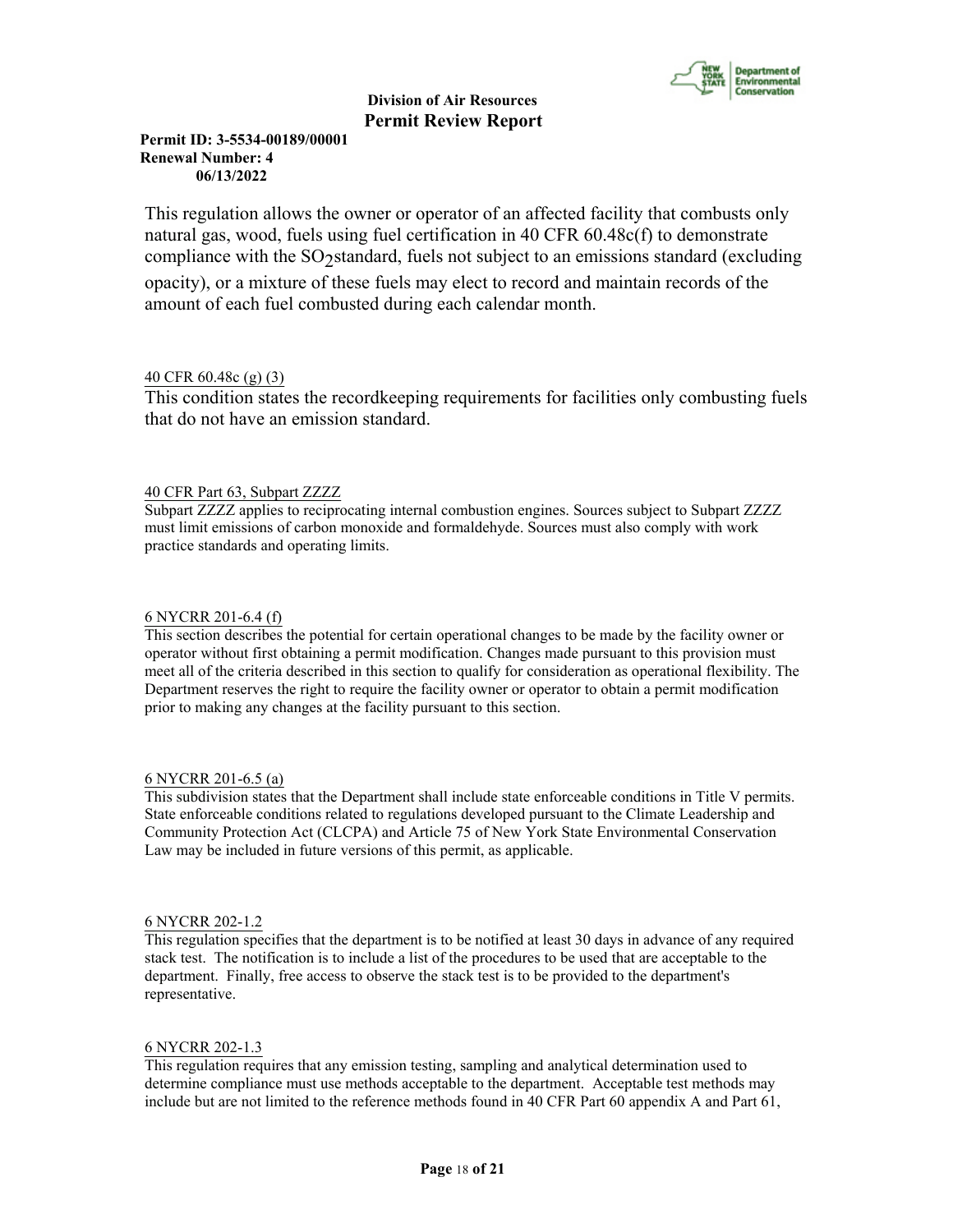

## **Permit ID: 3-5534-00189/00001 Renewal Number: 4 06/13/2022**

appendix B. Alternate methods may be also be used provided they are determined to be acceptable by the department. Finally, unless otherwise specified, all emission test reports must be submitted within 60 days after completion of testing.

# 6 NYCRR 202-1.3 (a)

This regulation requires that any emission testing, sampling and analytical determination used to determine compliance must use methods acceptable to the department. Acceptable test methods may include but are not limited to the reference methods found in 40 CFR Part 60 appendix A and Part 61, appendix B. In addition, unless otherwise specified, all emission test reports must be submitted within 60 days after completion of testing.

#### 6 NYCRR 202-2.3

This rule specifies the information to be included in a required emission statement.

6 NYCRR 202-2.4 Stack testing is required once in five years.

# 6 NYCRR 202-2.4 (a) (3)

Once a facility is required to submit annual emission statements electronically, emission statements must be submitted to the department per the specified schedule, in this regulation beginning the reporting year that a Title V permit containing a condition mandating electronic submittal is issued.

#### 6 NYCRR 211.1

This regulation requires that no person shall cause or allow emissions of air contaminants to the outdoor atmosphere of such quantity, characteristic or duration which are injurious to human, plant or animal life or to property, or which unreasonably interfere with the comfortable enjoyment of life or property.

#### 6 NYCRR 225-1.2 (d)

This subdivision sets the sulfur-in-fuel limitation for distillate oil fired emission sources throughout the State.

# 6 NYCRR 225-1.6 (f)

This subdivision requires the submission of excess emission reports when the the sulfurin-fuel limitation, equivalent emission rate, or measured emissions exceeds the allowable standard.

# 6 NYCRR 227.2 (b) (1)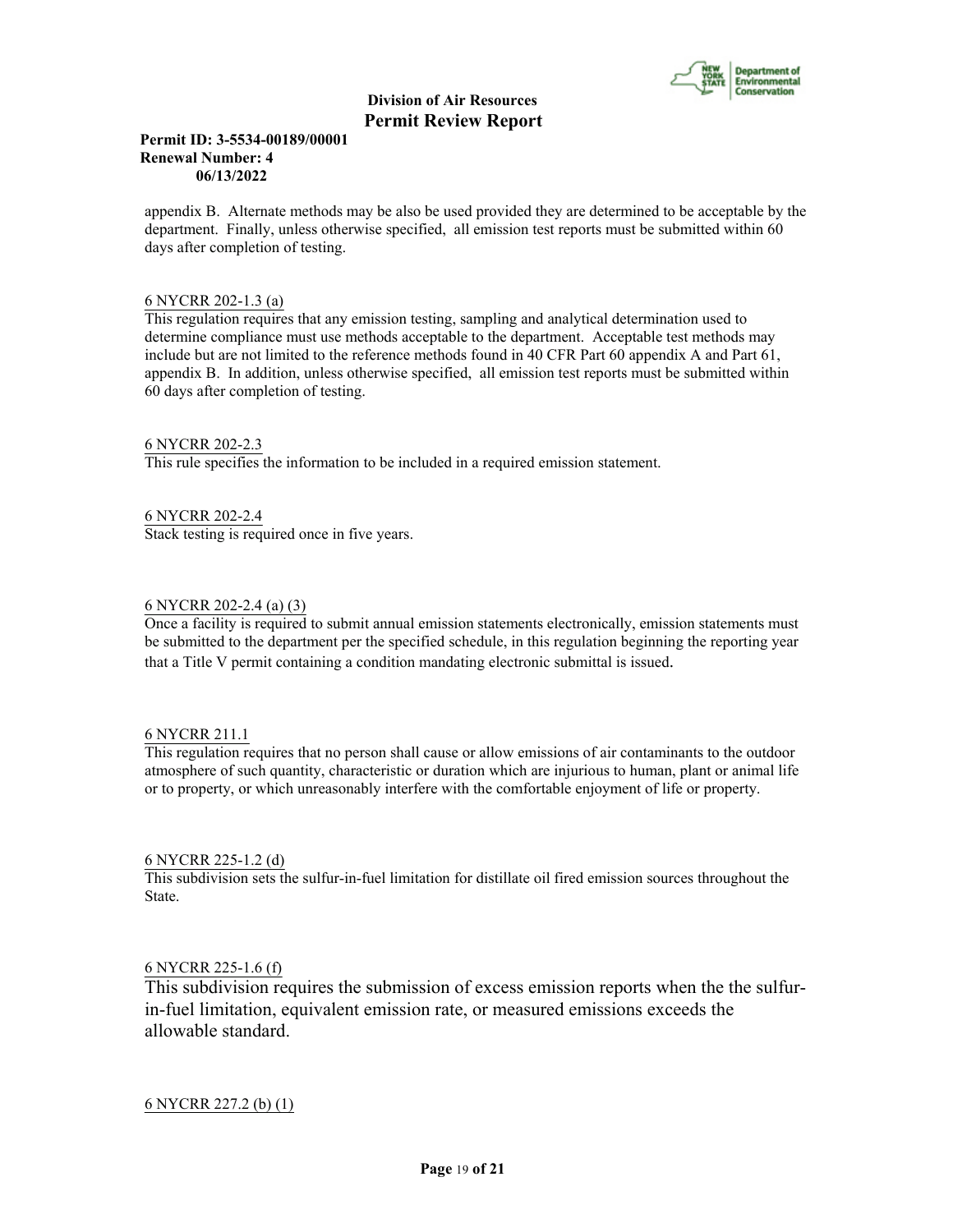

## **Permit ID: 3-5534-00189/00001 Renewal Number: 4 06/13/2022**

This regulation is from the 1972 version of Part 227 and still remains as part of New York's SIP. The rule establishes a particulate limit of 0.10 lbs/mmBtu based on a 2 hour average emission for any oil fired stationary combustion installation.

# 6 NYCRR 228-1.3 (a)

This citation prohibits owners or operators of emission sources from allowing emissions to the outdoor atmosphere, which reduce the visibility through the atmosphere by 20 percent or greater for any consecutive six-minute period.

# 6 NYCRR 228-1.3 (e)

This regulation outlines the general control requirements for emissions of volatile organic compounds related to surface coating.

# 6 NYCRR 228-1.4 (a) (2)

This condition sets the VOC content limits for paints used in Mobile Eequipment Repair and Refinishing or Color-Matched Lines.

# 6 NYCRR 228-1.6 (h)

This citation requires the facility owner or operator to divulge any information or record showing noncompliance with the requirements of the regulation to the Department within 30 days and to maintain this information on the premises for a period of 5 years.

# **Compliance Certification Summary of monitoring activities at VALHALLA CAMPUS (GRASSLANDS):**

| Location<br>Facility/EU/EP/Process/ES | Cond No. | <b>Type of Monitoring</b>                   |
|---------------------------------------|----------|---------------------------------------------|
|                                       |          |                                             |
| <b>FACTLITY</b>                       | 32       | record keeping/maintenance procedures       |
| <b>FACTLITY</b>                       | 33       | record keeping/maintenance procedures       |
| <b>FACTLITY</b>                       | 5        | record keeping/maintenance procedures       |
| <b>FACTLITY</b>                       | 6        | record keeping/maintenance procedures       |
| <b>FACTLITY</b>                       |          | record keeping/maintenance procedures       |
| <b>FACTLITY</b>                       | 29       | work practice involving specific operations |